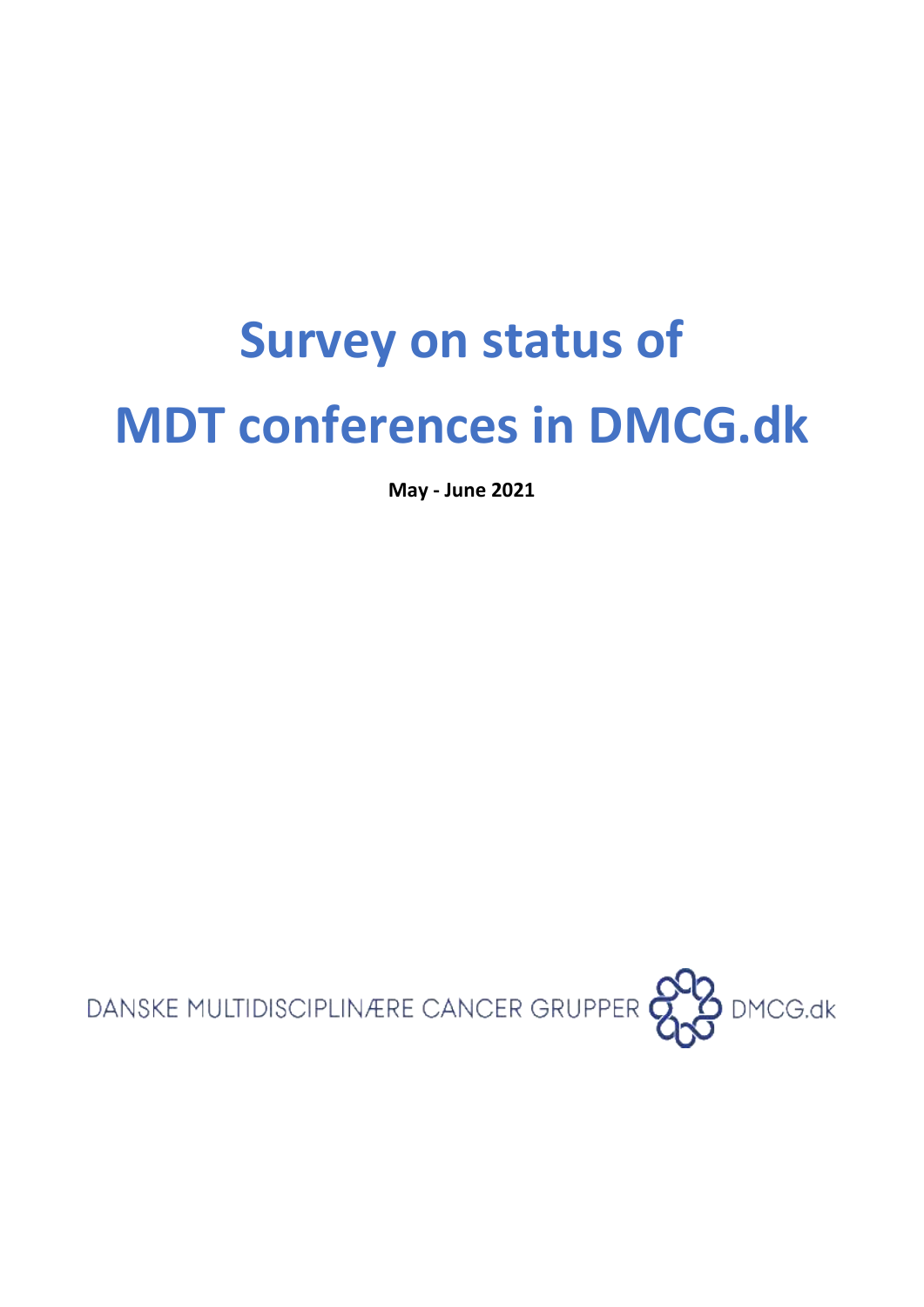### <span id="page-1-0"></span>Content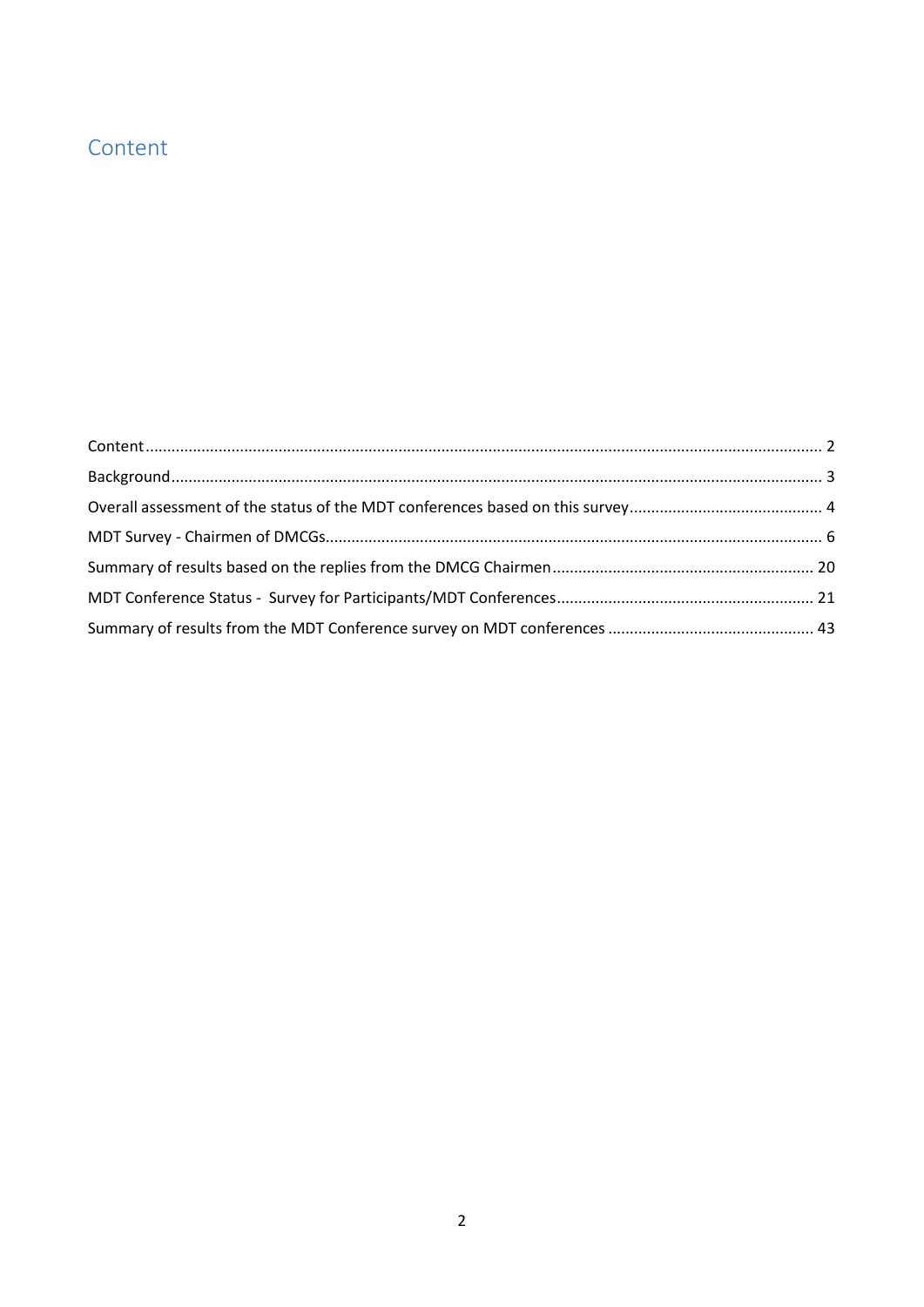### <span id="page-2-0"></span>**Background**

The MDT Committee was established by the Executive Committee of the Danish Multidisciplinary Cancer Group (DMCG.dk) in 2015. Based on a demand from Danish Regions, The Danish Clinical Quality Program – National Clinical Registries (RKKP), DMCG.dk and the Danish Health Authority for clinically entrenched guidance, the Committee prepared a [guide for conducting](https://www.dmcg.dk/siteassets/dmcg-udvalg/multidisciplinaer_kraeftbehandling_-_en_vejledning_til_mdt-rev-15-02-2016.pdf) MDT [conferences.](https://www.dmcg.dk/siteassets/dmcg-udvalg/multidisciplinaer_kraeftbehandling_-_en_vejledning_til_mdt-rev-15-02-2016.pdf)

Since 2015, the implementation of an optimal framework has become the focus of the committee's work, first with a [survey report](https://www.dmcg.dk/siteassets/om-dmcg.dk/nyheder/mdt-rapport-17.06.2019_final_inkl_bilag.pdf) in 2019 and then with this survey for the Chairmen and the MDT Conferences within all DMCGs. DMCG.dk wishes to follow up on the implementation and development of MDT conferences and identify any needs for adjustment of the current guidelineance.

The present study is based on two questionnaire surveys; one aimed at the Chairmen of cancer groups, and the other aimed at the individual MDT conferences. The former has primarily focused on the role of the MDT conference in the clinical guideline of the specific DMCG, while the latter has primarily focused on the practical work of the MDT conferences. The content of the questionnaires has been discussed and evaluated in the MDT Committee as well as in the Common Indicators Committee. We are grateful for all the constructive input we have received.

It has been possible to fill in the questionnaires both electronically and in writing by mail.

Distribution of the questionnaires to Chairmen of all cancer groups in DMCG.dk was managed by Dorrit Andersen, RKKP. Surveys were forwarded on 25 May 2021 and deadline for responding was 1 July 2021. The Chairmen have also sent questionnaires to the MDT conferences within their own cancer groups across the country.

The Survey of Chairmen has been forwarded to 25 Chairmen and we have received 15 responses. The survey targeting individual MDT conferences has generated 57 responses. Results of both surveys are included in this report.

It is our hope that the responses will lead to reflections and debate.

On behalf of the MDT Committee

Torben Riis Rasmussen

*Chairman of the MDT Committee, Consultant, Clinical Associate Professor*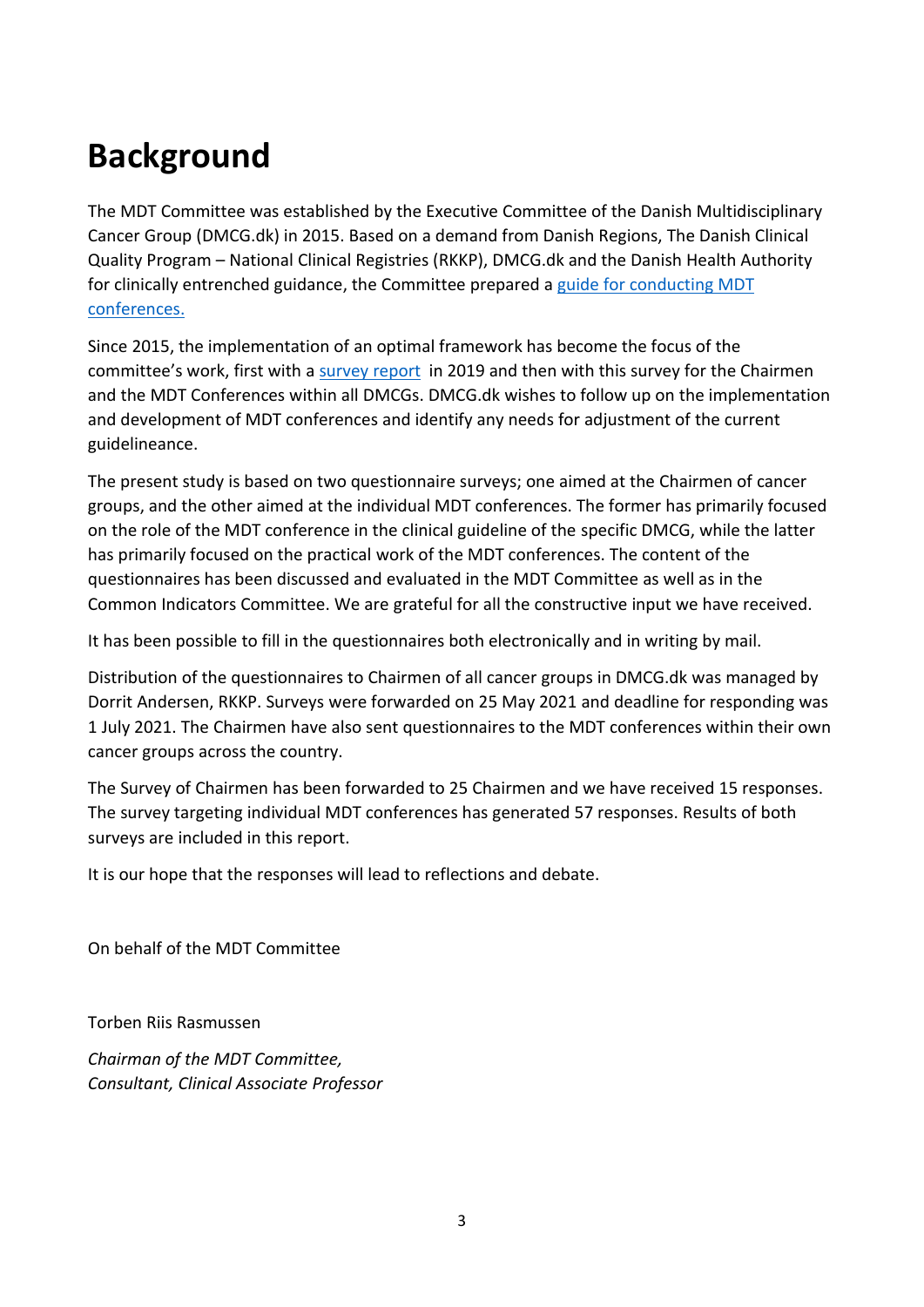### <span id="page-3-0"></span>**Overall assessment of the status of MDT conferences based on this survey**

It should be noted that a few DMCGs have defined in their guidelines how an MDT Conference should be conducted within their cancer group. A few have indicated in their guidelines which issues should be clarified at the MDT Conference or which information should be available before the patient is discussed at the MDT Conference. In the guidelines of the majority of the DMCGs it is not made clear how the patient's possible somatic or psycho-social comorbidities should be included in the decisions at the MDT Conference. However, more than half of the MDT Conferences state that patients' preferences are fully or partially included in the discussion, and in just above half of the MDT Conferences it is also stated that the MDT Conference includes an overall written presentation of the results of the patient's diagnostic work-up – a recommendation from the previous survey of the MDT Committee. However, less than half of MDT conferences document the conference decision at the conference; similarly, less than half of MDT Conferences ensure that the note on the decision is a correct representation of the MDT decision.

At present, only a few of the DMCG Chairmen report that their DMCG has started to systematically record whether their patients have been discussed at an MDT Conference, which in the future has been chosen as a common quality indicator for all cancer pathways. However, the responses of the MDT participants show that about two-thirds of all patients in cancer pathways are discussed at MDT Conferences, and almost half of the MDT Conferences indicate that they register that an MDT conference has been held either directly in their database or with a code in the National Patient Register. The patients who are not discussed at an MDT Conference are patients who are perceived as either clearly incurable or patients who are considered clearly curable. However, some patients fall outside these two categories, but the present survey cannot precisely identify which patients. It could be speculated if the diagnostic work-up has not detected any malignancy in these patients which is then concluded at an MDT Conference.

Compared to the results of the MDT Committee's earlier survey on the MDT conferences within the four largest cancer groups – breast, lung, prostate, and colorectal cancers – it seems that conditions have improved at most MDT conferences compared to earlier now indicating the majority to have satisfactory locations and available electronic equipment. As recommended in the previous MDT Committee survey, there is now to a large degree a clear ownership of location and equipment. It seems that there is now generally the time needed for the actual organization of the MDT Conference, which was also recommended in the previous survey. However, the necessary time to prepare MDT conferences is still insufficient, which affects particularly radiologists and pathologists, who represent the two specialties most frequently participating in the MDT conferences. Moreover, there is substantial variation in whether follow-up on decisions from the MDT Conference are integrated into how the clinical work is organised.

In a few cancer groups, internal audits are held on MDT decisions in relation to whether the treatment decisions at the MDT Conference correspond to best practice/are in accordance with the most recent guideline; external audits to a large extent do not occur. In several cancer groups, however, national MDT Conferences are held.

Site visits for inspiration and learning from other MDT Conferences are rare.

The educational potential of MDT Conferences is not being fully exploited, with fewer than half of MDT Conferences planning for attendance of junior doctors.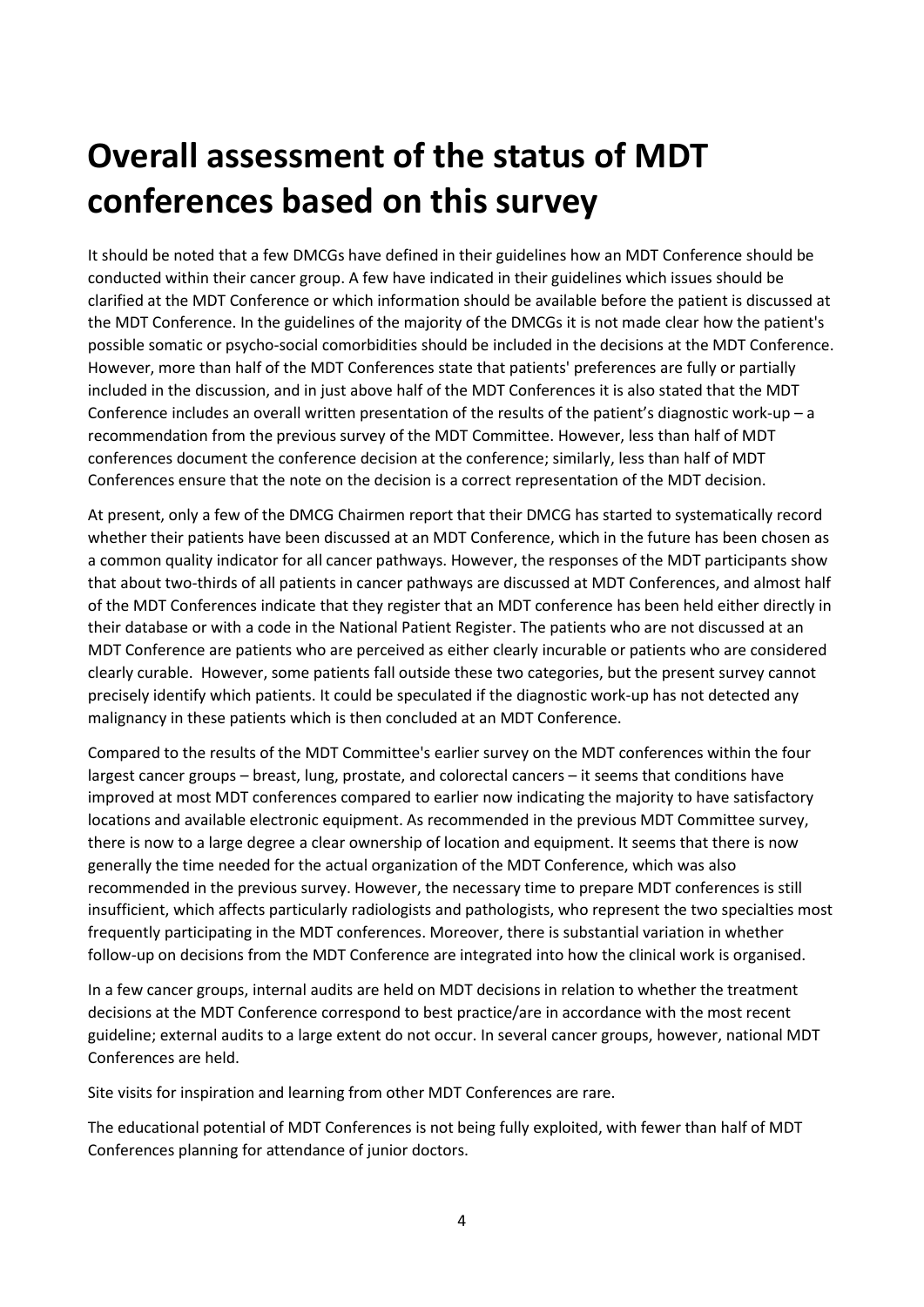Overall, it can be concluded that in several of the areas where recommendations were made in the previous survey of the MDT Committee, improvements have been made in line with the recommendations. This applies to the unambiguous ownership of conference facilities in the form of location and electronic equipment and the functioning of the equipment. Also, partly in terms of the allocated time needed before, during and after the MDT Conference.

Concerning other recommendations, there is still a potential for development. The educational potential is not fully exploited, and in only about half of the MDT Conferences, findings from patients' diagnostic workup are presented in a comprehensive written presentation, and fewer than half of the MDT Conferences ensure that the note regarding the decision from the conference is in line with the decisions made at the conference.

Only two-thirds of patients are discussed at a MDT Conference, although in principle it is recommended to discuss all patients. When this is introduced as a common quality indicator, a standard of 90% is likely to be set. However, it is also a challenge for many cancer groups with a large patient volume to discuss all patients at an MDT Conference. One solution to this dilemma could be a guideline defining which patients could be discussed at an MDT Conference in a fast-track system, as it is known from some places abroad (including Basel/Switzerland), where a proposal for a decision regarding a patient can be issued electronically in certain specific patient categories. If all specialties involved in the MDT Conference agree to the proposal submitted, it will thus be adopted as an MDT conclusion. If just one disagrees to the proposed decision for the patient, then the patient must be evaluated at a regular MDT conference. This approach would reduce the volume of patients to be discussed at the regular MDT conferences. Moreover, patients can be MDT conferenced on a daily basis and do not have to wait until the next ordinary MDT Conference.

Unfortunately, there is still a long way to go in relation to the development potentials identified by the previous MDT Committee survey, which primarily concerned monitoring and ensuring the quality of decisions at the MDT Conference.

The quality development potentials listed in the conclusion of the MDT Committee's earlier survey are outlined below, and they are to a large extent still valid.

- That national conferences are set up regarding the development of form and exchange of experiences concerning the concept of MDT conferences, partially funded by DCCC.
- Establishing national conferences to obtain national consensus.
- That national audits are organized for patient cases in specific disease areas.
- An organization is established in the DMCG (possibly the MDT Committee) which conducts site visits to exchange experiences and develop MDT Conferences.
- Research is conducted within the MDT area, including the inclusion of the patient perspective.
- That practice experience with MDT work is exchanged and developed to increase the quality, improve professional treatment options, etc.

A quality development potential could also be to conduct a post-therapeutic MDT conference to strengthen learning by updating MDT Conference participants on whether the decision on treatment led to the intended outcome. A single MDT site within DBCG (at OUH) reports practicing this approach, which is also known from abroad.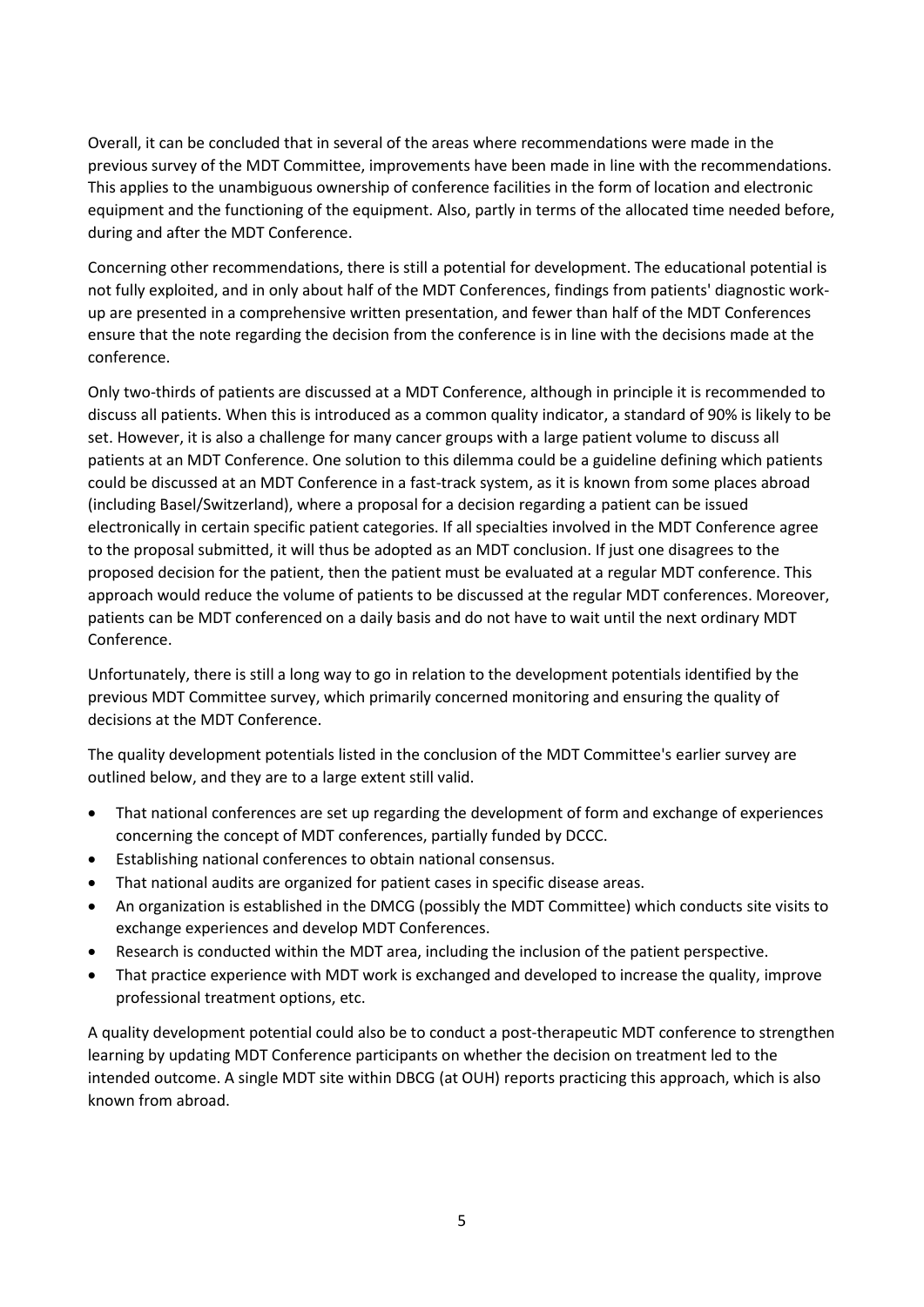### <span id="page-5-0"></span>**MDT Survey – DMCG Chairmen**

A survey has been forwarded to 25 DMCG Chairmen and 15 responses have been received. The available responses do not provide an overview of all the current MDT Conferences under the auspices of DMCG.

| Answe<br>r No 1 | Q1 Group Name                                                       | At which hospitals are MDT conferences held within your<br>DMCG?                                                                                                                                                                                                                                                                                                                                                                                                                                                                                                                                                           |
|-----------------|---------------------------------------------------------------------|----------------------------------------------------------------------------------------------------------------------------------------------------------------------------------------------------------------------------------------------------------------------------------------------------------------------------------------------------------------------------------------------------------------------------------------------------------------------------------------------------------------------------------------------------------------------------------------------------------------------------|
| $\mathbf 1$     | PAL (Danish Multidisciplinary<br><b>Cancer Group for Palliative</b> |                                                                                                                                                                                                                                                                                                                                                                                                                                                                                                                                                                                                                            |
|                 | Action)                                                             |                                                                                                                                                                                                                                                                                                                                                                                                                                                                                                                                                                                                                            |
| $\overline{2}$  | DSG (Danish Sarcoma Group)                                          | Rigshospitalet (including participation from Herlev Hospital),<br><b>Aarhus University Hospital</b>                                                                                                                                                                                                                                                                                                                                                                                                                                                                                                                        |
| 3               | DLG (Danish Lymphoma Group)                                         | Rigshospitalet, (Herlev Hospital until recently), Zealand<br>University Hospital Roskilde, Vejle Hospital, Odense<br>University Hospital, Aarhus University Hospital, Aalborg<br>University Hospital, Holstebro Regional Hospital, Esbjerg<br>Hospital                                                                                                                                                                                                                                                                                                                                                                     |
| 4               | <b>DSKMS (Danish Study Group for</b><br>Chronic Myeloid Diseases)   |                                                                                                                                                                                                                                                                                                                                                                                                                                                                                                                                                                                                                            |
| 5               | <b>DBCG (Danish Breast Cancer</b><br>Group)                         | Aalborg University Hospital, Aarhus University Hospital,<br>Viborg Hospital, Vejle Hospital, Esbjerg Hospital, Aabenraa<br>Hospital, Odense University Hospital, Herlev Hospital,<br>Rigshospitalet, Zealand University Hospital Roskilde                                                                                                                                                                                                                                                                                                                                                                                  |
| 6               | <b>DPCG (Danish Pancreatic Cancer</b><br>Group)                     | Odense University Hospital, Aarhus University Hospital,<br>Aalborg University Hospital, Vejle Hospital, Rigshospitalet                                                                                                                                                                                                                                                                                                                                                                                                                                                                                                     |
| $\overline{7}$  | ALG (Acute Leukaemia Group)                                         | Aalborg University Hospital, Aarhus University Hospital,<br>Odense University Hospital, Zealand University Hospital<br>Roskilde, Herlev Hospital/Rigshospitalet                                                                                                                                                                                                                                                                                                                                                                                                                                                            |
| 8               | DOOG (Danish Ocular Oncology<br>Group)                              | Rigshospitalet, Aarhus University Hospital                                                                                                                                                                                                                                                                                                                                                                                                                                                                                                                                                                                 |
| 9               | <b>DLCG</b> (Danish Lung Cancer<br>Group)                           | Aalborg University Hospital, Aarhus University Hospital,<br>Vejle Hospital, Odense University Hospital, Zealand<br>University Hospital Roskilde, Næstved Hospital, Gentofte<br>Hospital, Bispebjerg Hospital                                                                                                                                                                                                                                                                                                                                                                                                               |
| 10              | <b>DCCG (Danish Colorectal Cancer</b><br>Group)                     | Colon cancer: Bispebjerg Hospital, Herlev Hospital, Hillerød<br>Hospital, Hvidovre Hospital, Rigshospitalet, Zealand<br>University Hospital Roskilde, Slagelse Hospital, Hospital<br>Lillebaelt, Odense University Hospital, Southwest Jutland<br>Hospital, Sønderjylland Hospital, Aarhus University Hospital,<br>Horsens Hospital, Regional Hospital West Jutland, Randers<br>Regional Hospital, Viborg Regional Hospital, Aalborg<br>University Hospital, North Denmark Regional Hospital.<br>Rectal cancer: Bispebjerg Hospital, Herlev Hospital, Hillerød<br>Hospital, Hvidovre Hospital, Zealand University Hospital |

#### **Q1 Name of DMCG Group and Q2: At which hospitals are MDT conferences held within your DMCG?**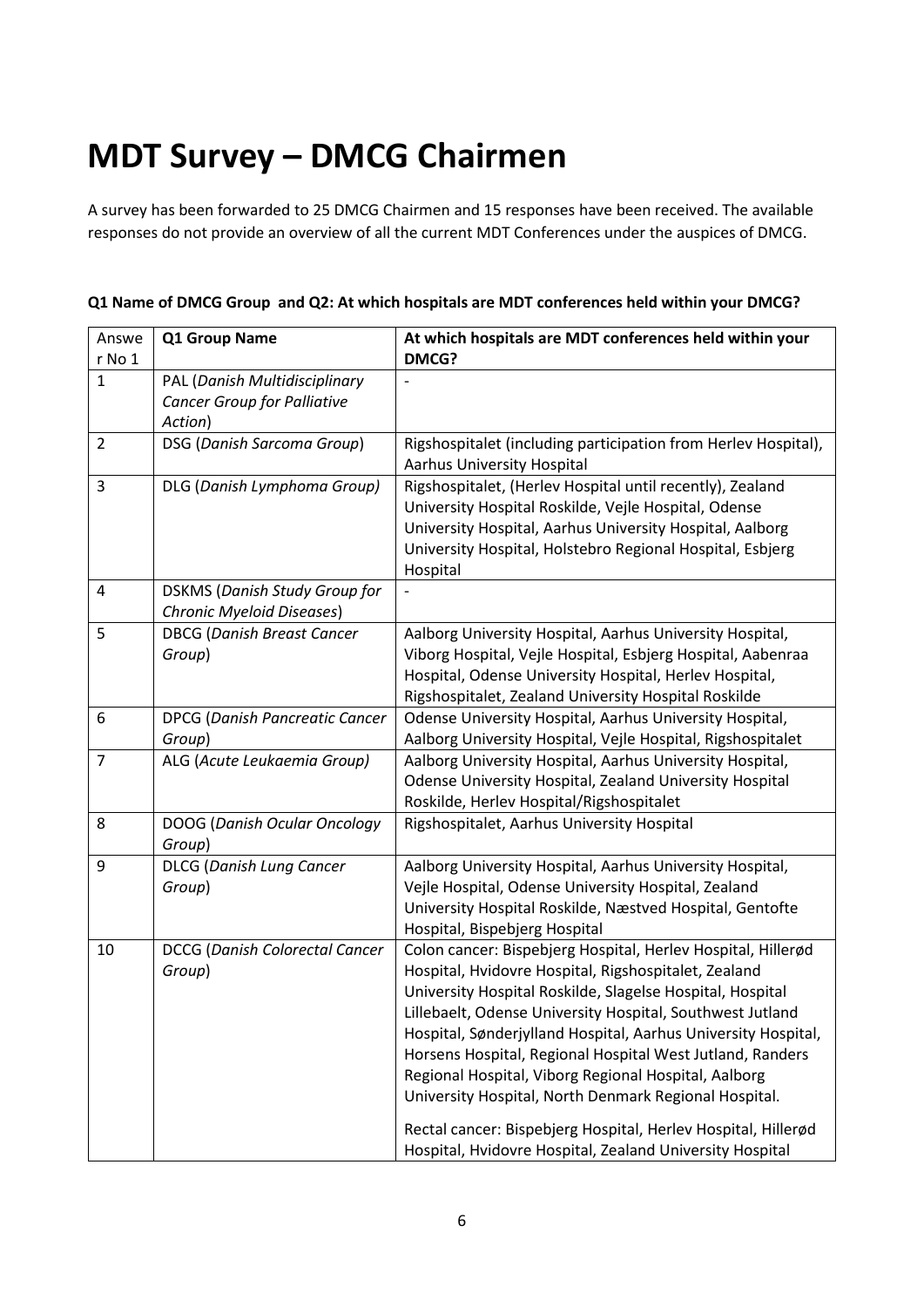|    |                                    | Roskilde, Slagelse Hospital, Lillebælt Hospital, Odense       |
|----|------------------------------------|---------------------------------------------------------------|
|    |                                    | University Hospital, Southwest Jutland Hospital, South        |
|    |                                    | Jutland Hospital, Aarhus University Hospital, Regional        |
|    |                                    | Hospital West Jutland Aalborg University Hospital             |
| 11 | <b>DGCG (Danish Gynaecological</b> | Aalborg University Hospital, Aarhus University Hospital,      |
|    | Cancer Group)                      | Odense University Hospital, Herlev Hospital, Rigshospitalet   |
| 12 | DaBlaCa (Danish Bladder Cancer     | Aalborg University Hospital, Holstebro Regional Hospital,     |
|    | Group)                             | Aarhus University Hospital, Odense University Hospital,       |
|    |                                    | Herlev Hospital, Zealand University Hospital Roskilde and     |
|    |                                    | Rigshospitalet                                                |
| 13 | DaPeCa (Danish Penis Cancer        | Aarhus University Hospital, Rigshospitalet                    |
|    | Group)                             |                                                               |
| 14 | DAHANCA (Danish Head & Neck        | Rigshospitalet, Herlev Hospital, Aalborg University Hospital, |
|    | Cancer Group)                      | Aarhus University Hospital, Odense University Hospital        |
| 15 | <b>DNOG (Danish Neuro-Oncology</b> | Rigshospitalet, Aalborg University Hospital, Aarhus           |
|    | Group)                             | University Hospital, Odense University Hospital               |

We have not received responses from:

DACG (*Danish Anal Cancer Group*),

DMG (*Dansk Melanoma Group*),

DAPHO (*Danish Paediatric Haematological* Group),

DHG *(Danish Multidisciplinary Non-Melanoma Skin Cancer Group),*

DAPROCA (*Danish Prostate Cancer Group*),

DARENCA (*Danish Renal Cancer Group*),

DATECA (*Danish Testis Cancer Group*),

DEGC *(Danish Esophagogastric Cancer Group*),

DLGCG (*Danish Liver-Bile Road Cancer Group*),

DMSG (*Danish Myelomatosis Study Group*).

PAL do not have their own conferences or attend MDT conferences.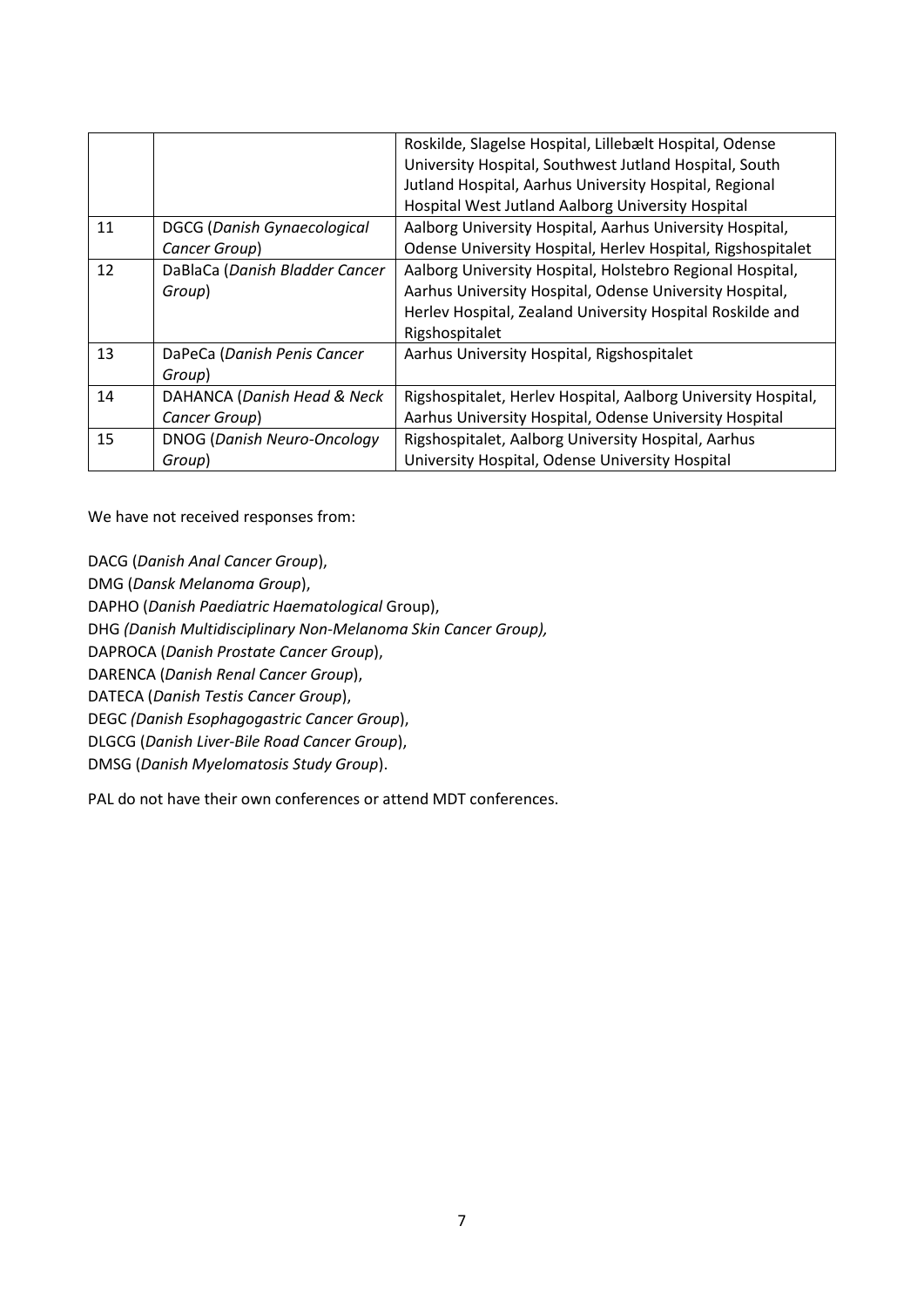**Q3: Does the DMCG have guidelines on how to conduct an MDT Conference (e.g., requirements for the participation of specific specialties for decision-making or presentation design)?**

| <b>Options</b> | %     | <b>Responses</b> |
|----------------|-------|------------------|
| Yes            | 6.7%  |                  |
| <b>No</b>      | 60.0% | 9                |
| Partly         | 33.3% | 5                |
| <b>Total</b>   |       | 15               |

Specification of which specialties should have mandatory representation does not appear to be widespread. Although the Danish Health Authority has the MDT Conference as a marker of the course of events, they have not specified this.

The Danish Health Authority simply states that the patient must be assessed at the MDT Conference and when.

#### **Q4: Is discussion at the MDT Conference systematically recorded in the database and/or in the National Patient Register with a PPS code?**

| <b>Options</b> | %   | Responses |
|----------------|-----|-----------|
| Yes            | 20% | э<br>P    |
| <b>No</b>      | 80% | 12        |
| Do not know    | 0%  | 0         |
| <b>Total</b>   |     | 15        |

As only three out of fifteen have responded to this question in the affirmative. Thus, the need to focus on registration is confirmed. Recording of discussions at the MDT Conference is a quality indicator aim. It is not clear whether the answer covers national or is locally based.

#### **Q5: If so, is it then published e.g., as an indicator in the annual report?**

| <b>Options</b> | %     | <b>Responses</b> |
|----------------|-------|------------------|
| Yes            | 66.7% |                  |
| <b>No</b>      | 33.3% |                  |
| <b>Total</b>   |       |                  |

The question has only been completed by the three who replied in the affirmative to Question 4.

One might consider whether the issue is misunderstood, and the annual report is associated with the cancer group's annual report to the RKKP rather than the annual report of the database.

In future surveys it should be specified that the question is regarding the annual report of the database.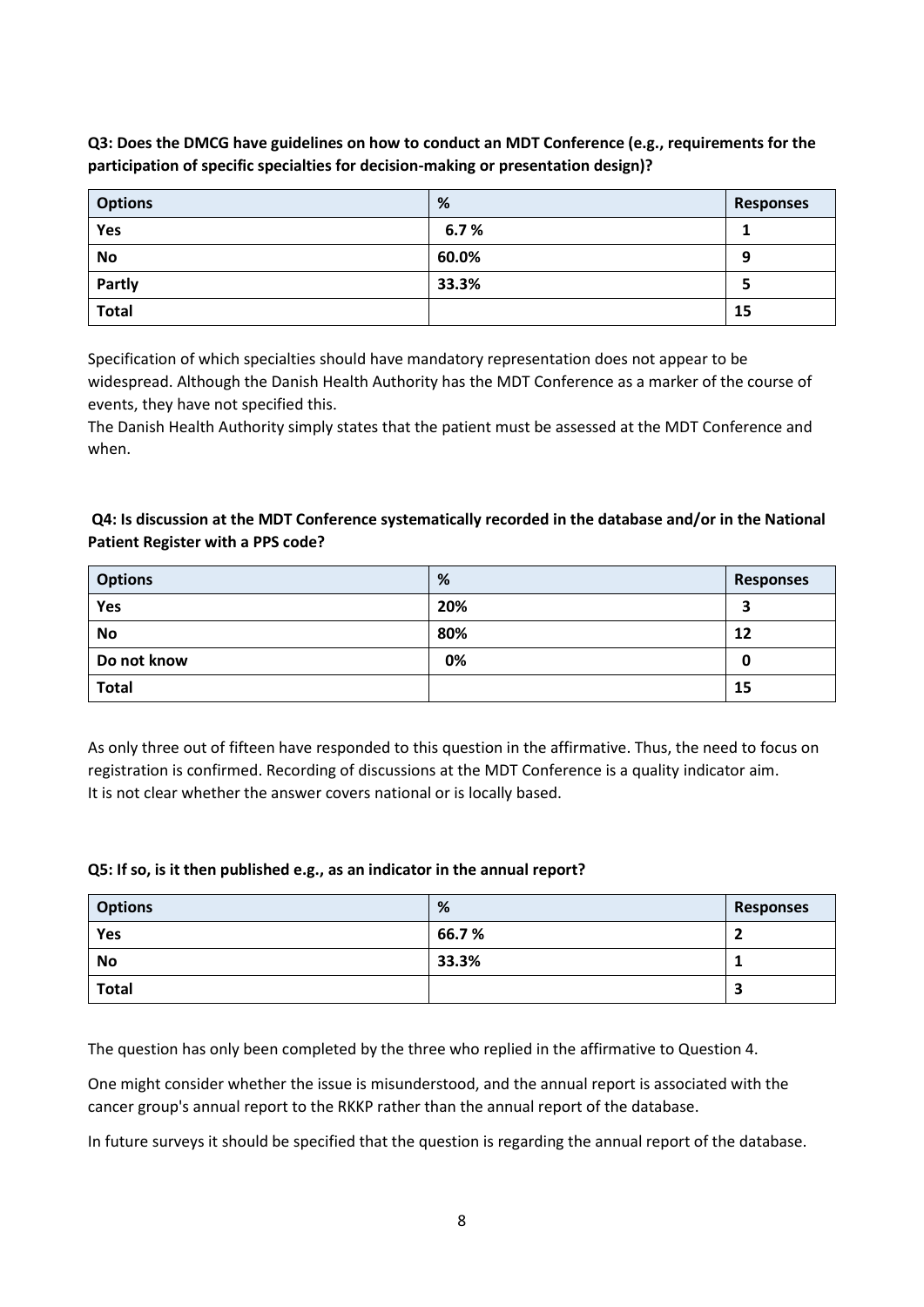

#### **Q6: Does the guideline set out criteria for which patients to discuss at the MDT Conference?**

| <b>Options</b> | %     | <b>Responses</b> |
|----------------|-------|------------------|
| Yes            | 20.0% | 3                |
| <b>No</b>      | 46.7% |                  |
| <b>Partly</b>  | 33.3% | כ                |
| <b>Total</b>   |       | 15               |

In terms of quality, it should be defined which patients should be discussed and which exceptions to be made.

Some MDT conferences only enrol newly identified patients, and some do not have the ability to register recurrences in the database.

To establish an indicator of registration, it must be very precise which visit or discussion to report. For many conferences, the first discussion at the conference will be the most accurate.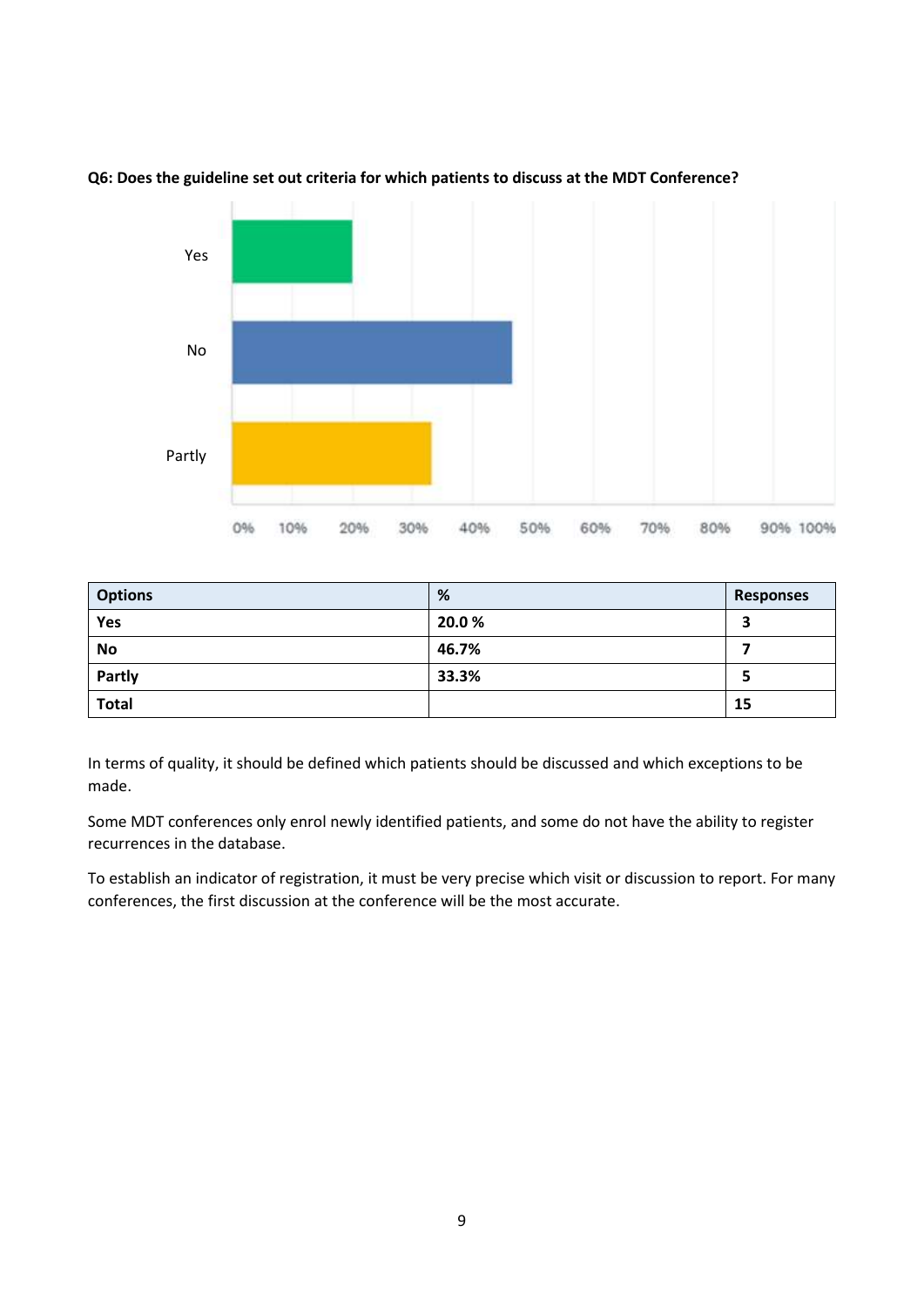



| <b>Options</b> | %     | Responses |
|----------------|-------|-----------|
| Yes            | 26.7% | 4         |
| <b>No</b>      | 66.7% | 10        |
| Partly         | 6.7%  |           |
| <b>Total</b>   |       | 15        |

The amount of available information on the case before discussion at the MDT conference varies. Very few conferences seem to have this specified in a guideline. There is a need for continuous updating of specifications, but as described in the guideline on the organisation [of MDT conferences,](https://www.dmcg.dk/siteassets/dmcg-udvalg/multidisciplinaer_kraeftbehandling_-_en_vejledning_til_mdt-rev-15-02-2016.pdf) this is indisputably very relevant. It often delays the patient's diagnostic workup when information is missing.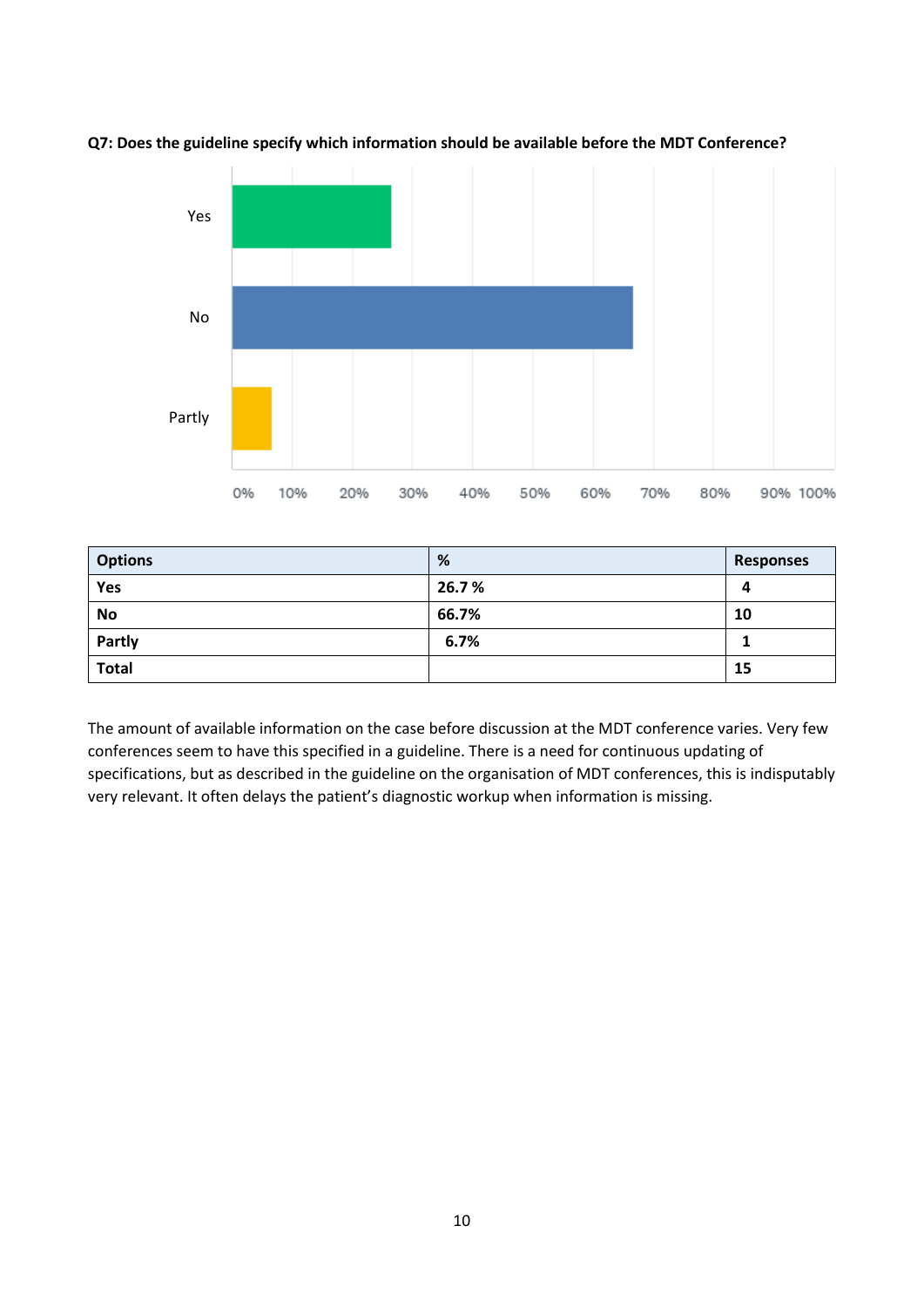**Q8: Does the guideline specify which clinical issues need to be clarified at the MDT Conference (e.g., TNM stage or possible treatments)?**



| <b>Options</b> | %     | <b>Responses</b> |
|----------------|-------|------------------|
| Yes            | 20.0% | 3                |
| <b>No</b>      | 66.7% | 10               |
| Partly         | 13.3% |                  |
| <b>Total</b>   |       | 15               |

A fifth of the guidelines have specified the clinical issues to be clarified at the MDT Conference, while twothirds have not. The responses are linked to the limited number of people who responded positively to the availability of a guideline.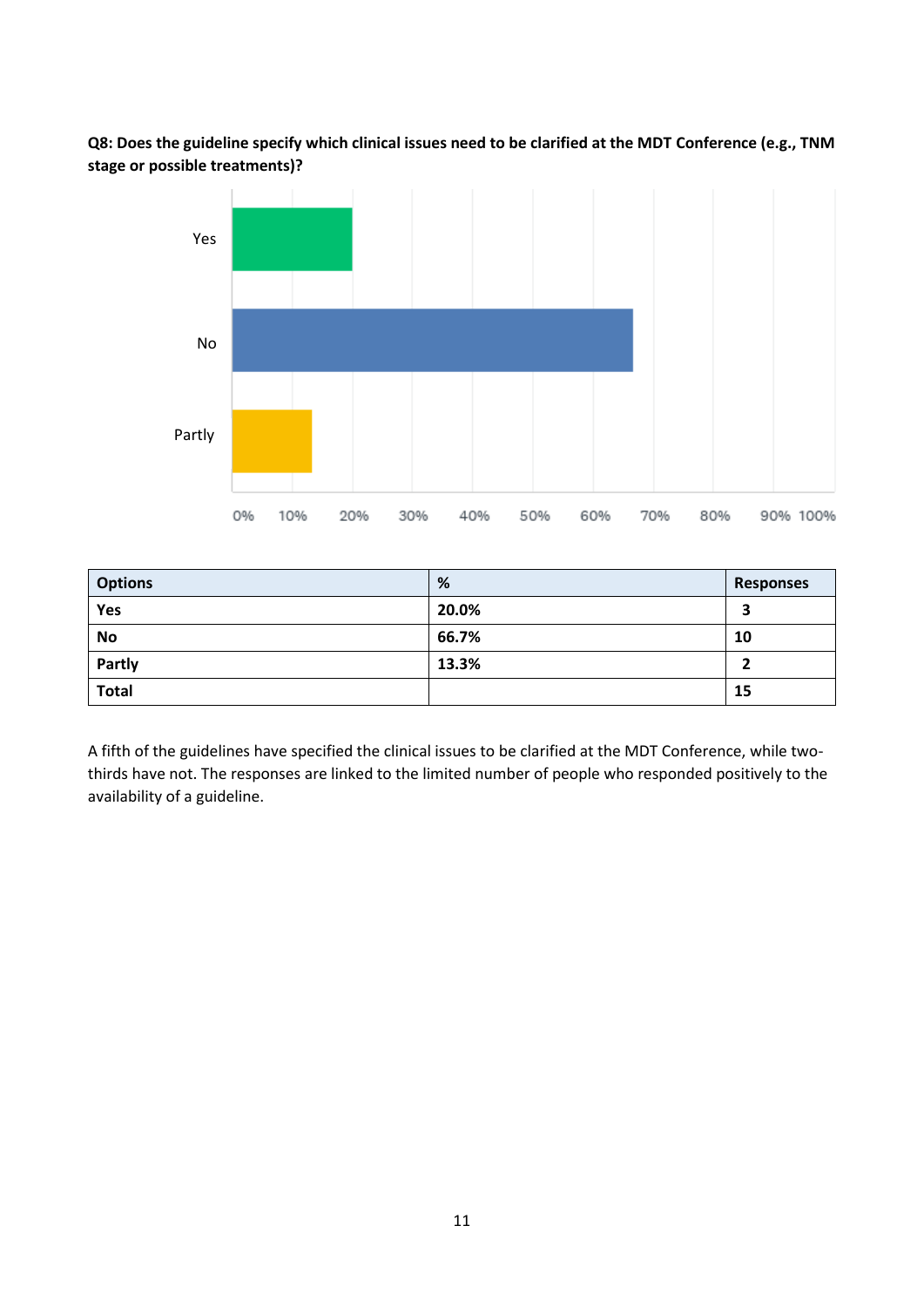

**Q9: Do the DMCG clinical guidelines indicate which treatment to offer a specifically defined patient?**

| <b>Options</b> | %     | Responses |
|----------------|-------|-----------|
| Yes            | 80.0% | 12        |
| <b>No</b>      | 13.3% |           |
| Partly         | 6.7%  |           |
| <b>Total</b>   |       | 15        |

It seems surprising that three cancer groups have no guidelines on this.

This may be explained by some groups not having MDT conferences or clinical guidelines, e.g., PAL.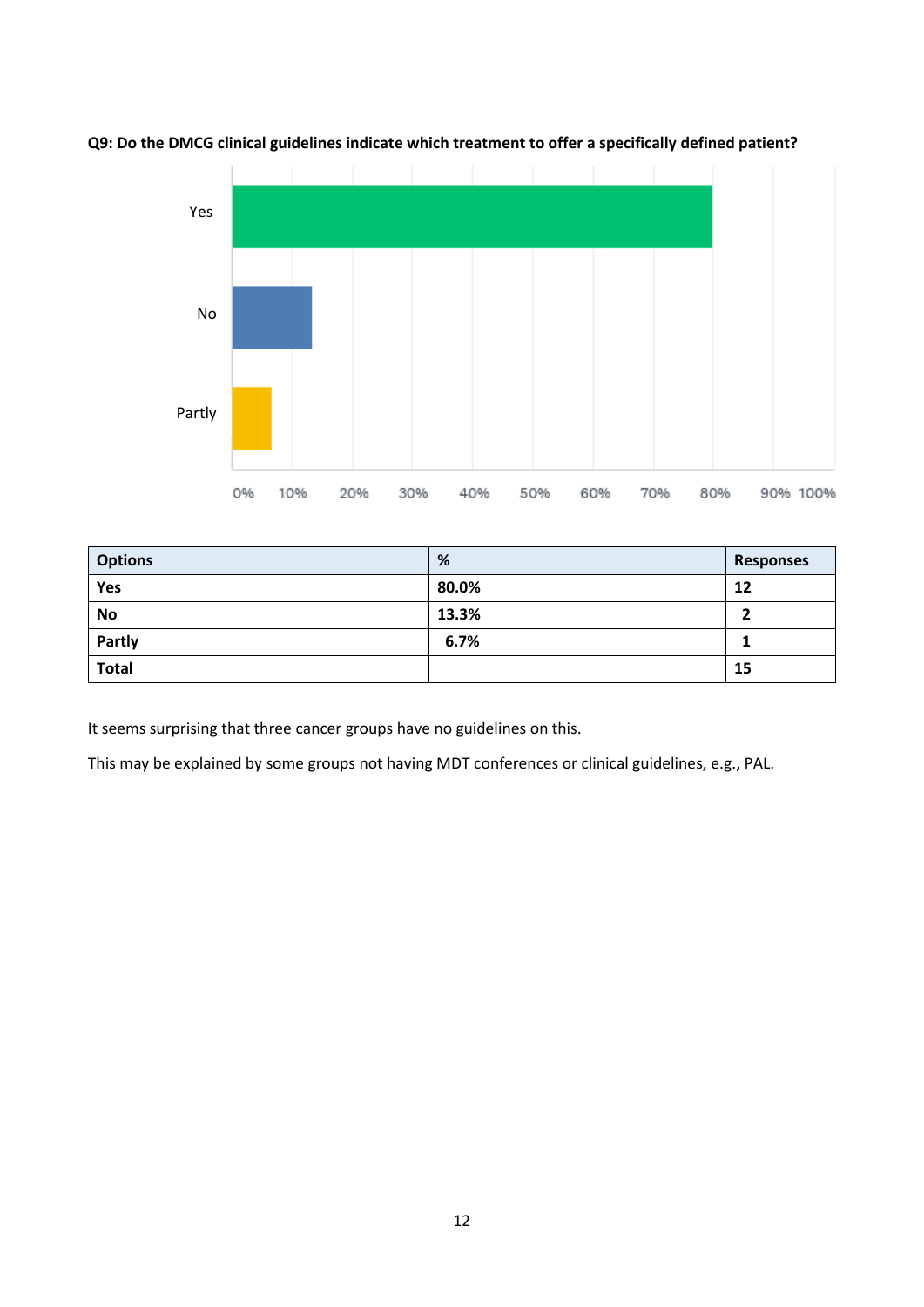**Q10: Deleted in the context of subsequent review of responses.**

#### **Q11: Does the guideline specify that patients should be informed of the possibility of a second opinion at another MDT Conference?**

| <b>Options</b> | %    | <b>Responses</b> |
|----------------|------|------------------|
| Yes            | 0%   | U                |
| <b>No</b>      | 100% | 15               |
| <b>Total</b>   |      | 15               |

It is debatable where such a rule about informing the patient belongs - in a guideline or more under the general auspices of the National Board of Health?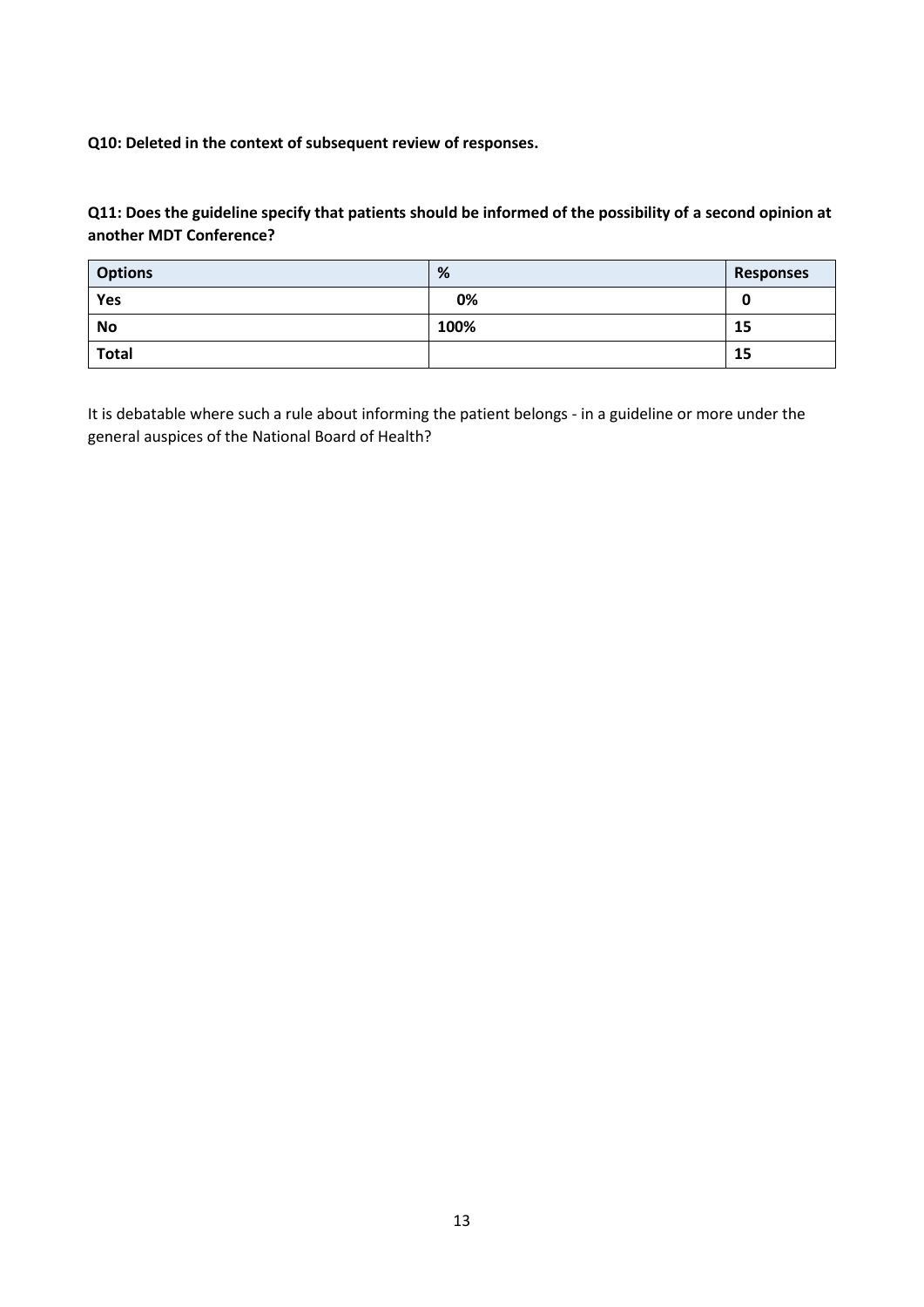



| <b>Options</b>                                 | %     | <b>Responses</b> |
|------------------------------------------------|-------|------------------|
| Yes                                            | 33.3% | 5                |
| <b>No</b>                                      | 46.7% |                  |
| Partly                                         | 13.3% | 7                |
| Not relevant at the time of the MDT conference | 6.7%  |                  |
| <b>Total</b>                                   |       | 15               |

Although not explicitly stated, many consider that this is done at the conference.

Obviously, it is beneficial to have something in writing and to include it at the MDT conference, but it is not always possible. The answer 'Not applicable' may therefore in some cases actually be 'Not possible'.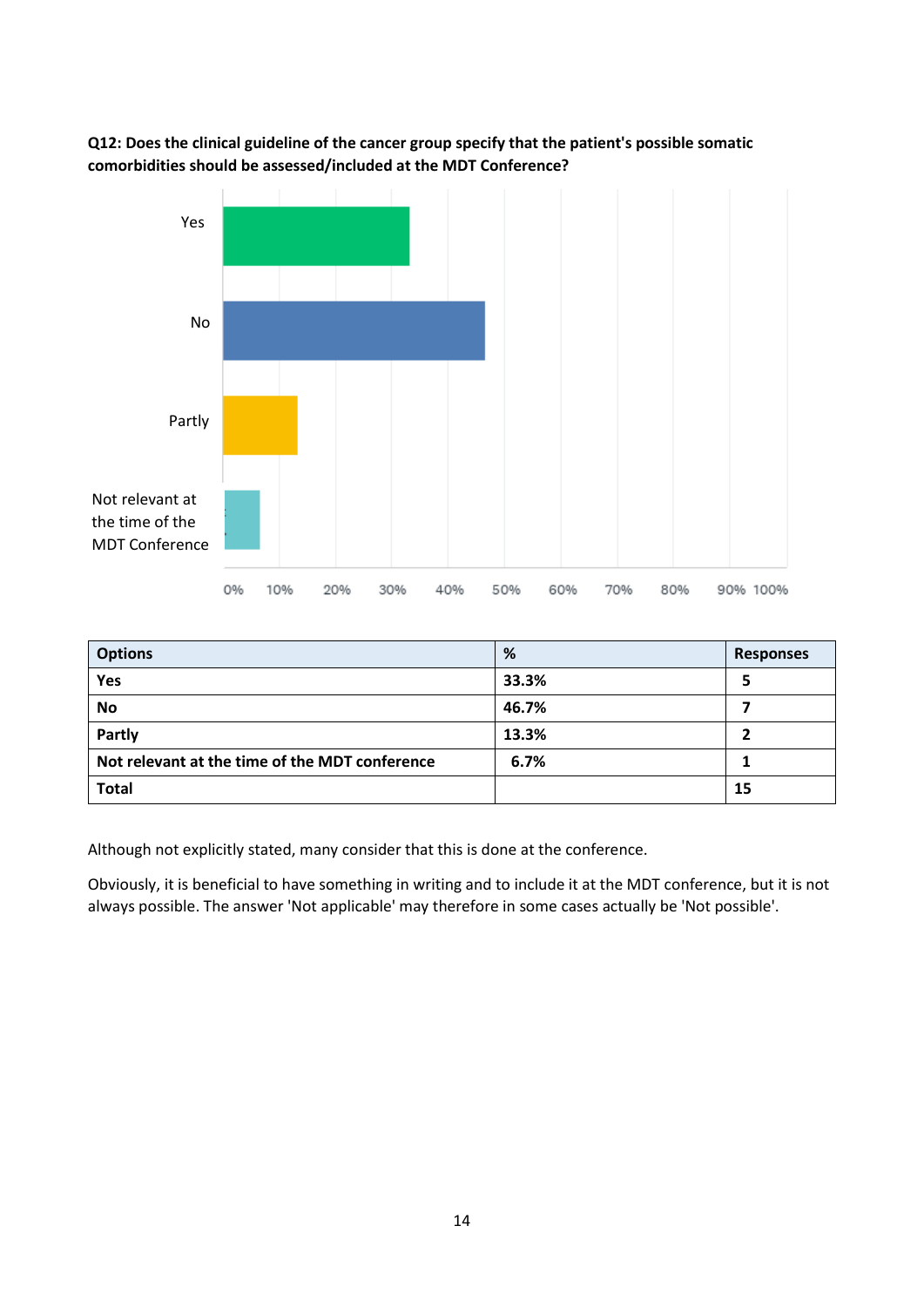

**Q13: Does the guideline indicate that the patient's possible psychosocial, supportive & palliative care needs should be considered in relation to the MDT Conference decision?**

| <b>Options</b>                                 | %     | <b>Responses</b> |
|------------------------------------------------|-------|------------------|
| Yes                                            | 33.3% |                  |
| <b>No</b>                                      | 60.0% | 9                |
| Not relevant at the time of the MDT conference | 6.7%  |                  |
| <b>Total</b>                                   |       | 15               |

The question relates to previous issues. Questions and answers only say something about whether it is specified; in 60% this is currently not the case.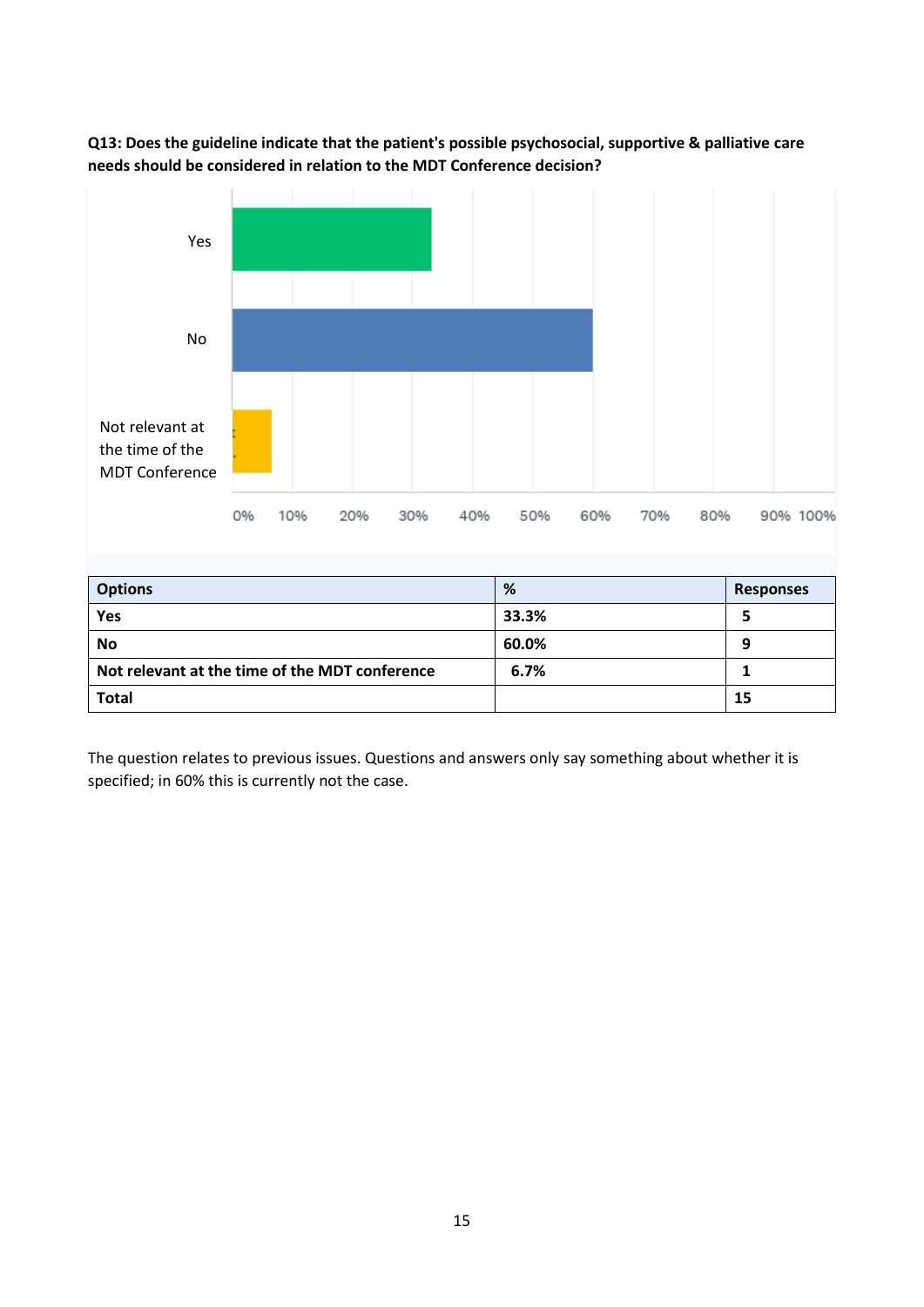**Q14: Within the DMCG there is a tradition for an internal (in its own MDT context) audit to verify that the treatment decisions at the MDT Conference correspond to best practice / are in accordance with updated clinical guidelines?**



| <b>Options</b>                           | %     | <b>Responses</b> |
|------------------------------------------|-------|------------------|
| Yes                                      | 13.3% |                  |
| No                                       | 40.0% | 6                |
| Not as a systematically planned activity | 40.0% | 6                |
| Do not know                              | 6.7%  |                  |
| <b>Total</b>                             |       | 15               |

The answers are based on national traditions in the respective cancer groups, i.e., the extent to which cancer groups ensure that such measures are implemented in the individual MDT conferences.

Only two out of fifteen have a tradition for internal auditing of MDT decisions. Responses must be compared with responses from the local MDT Conference.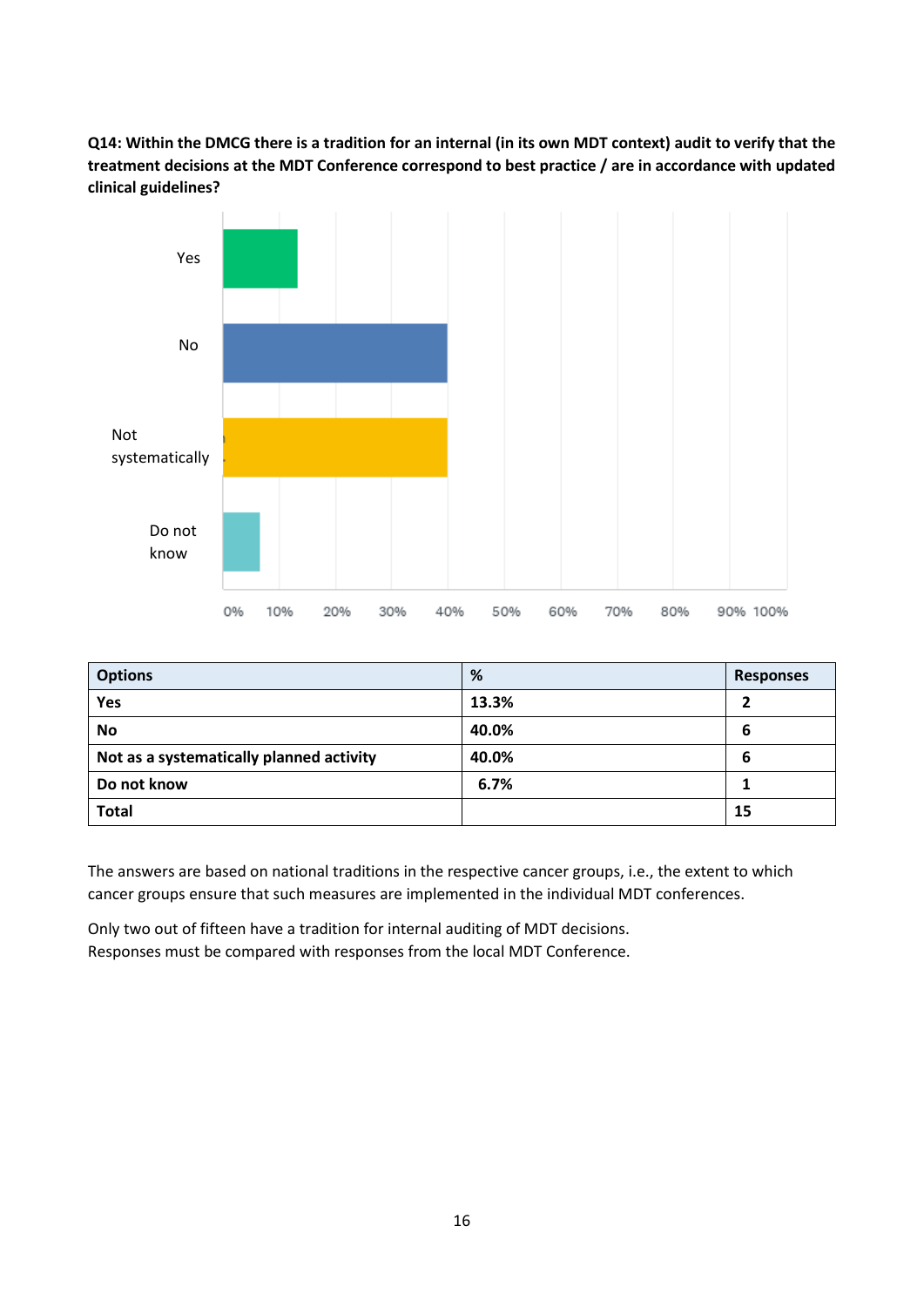**Q15: Is there an agreement within the DMCG that external audits are carried out to verify that treatment decisions at MDT Conference correspond to best practice / are in accordance with updated clinical guidelines – e.g., by allowing other MDT conferences within the same DMCG cancer package to reassess a sample of cases without knowledge of the previous MDT's assessment and decision in relation to diagnosis, TNM categories, UICC etc. stage and treatment provision?**

| <b>Options</b>                           | %    | <b>Responses</b> |
|------------------------------------------|------|------------------|
| Yes                                      | 0%   | 0                |
| <b>No</b>                                | 100% | 15               |
| Not as a systematically planned activity | 0%   | 0                |
| Do not know                              | 0%   | 0                |
| <b>Total</b>                             |      | 15               |

Responses must be compared with responses from the local MDT Conference.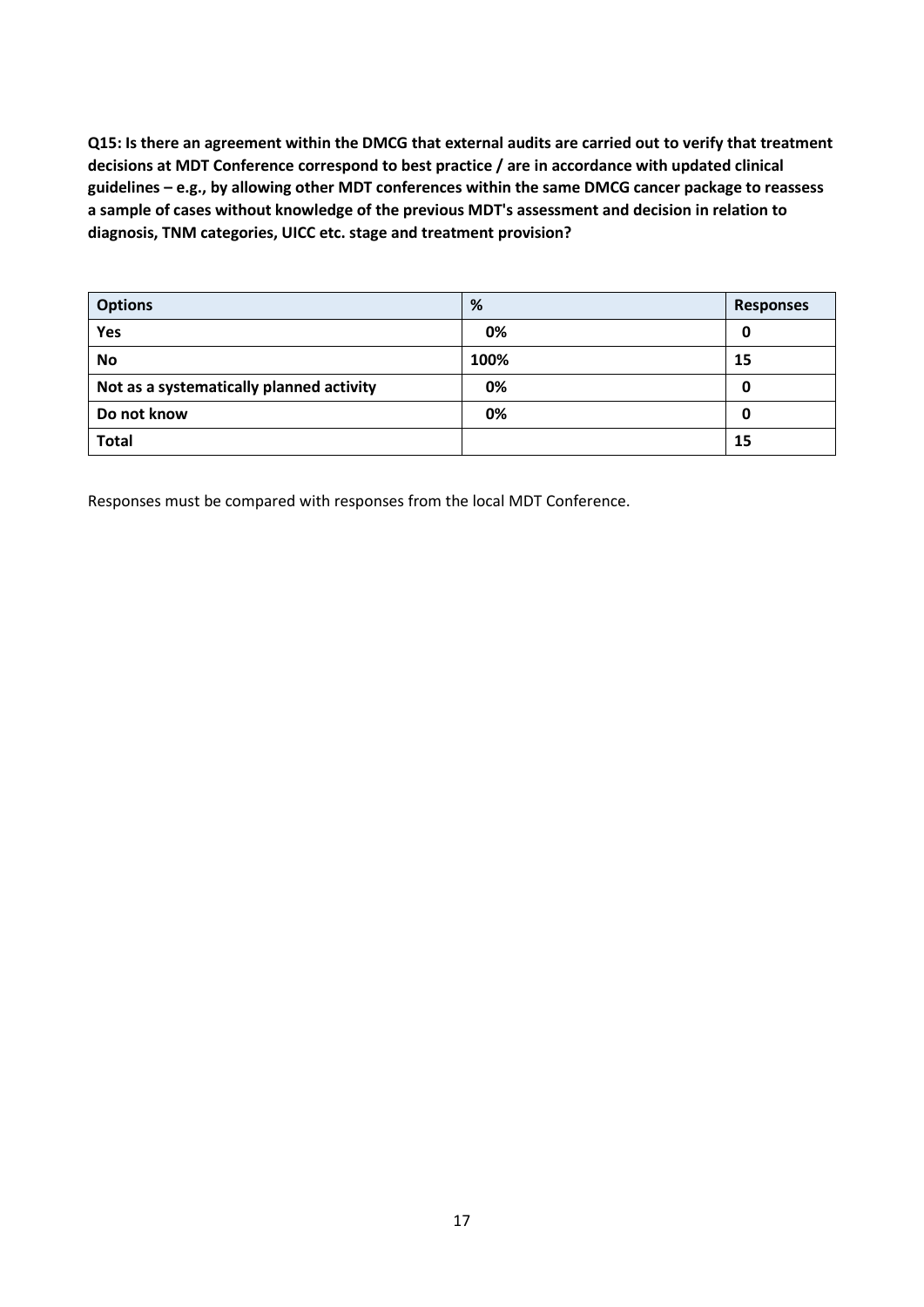

#### **Q16: Are National MDT conferences held within the DMCG?**

| <b>Options</b> | %   | <b>Responses</b> |
|----------------|-----|------------------|
| Yes            | 40% | ь                |
| <b>No</b>      | 60% | a                |
| <b>Total</b>   |     | 15               |

Since the number of MDT conferences in each cancer group varies as does the number of cases, this should be considered when interpreting these responses.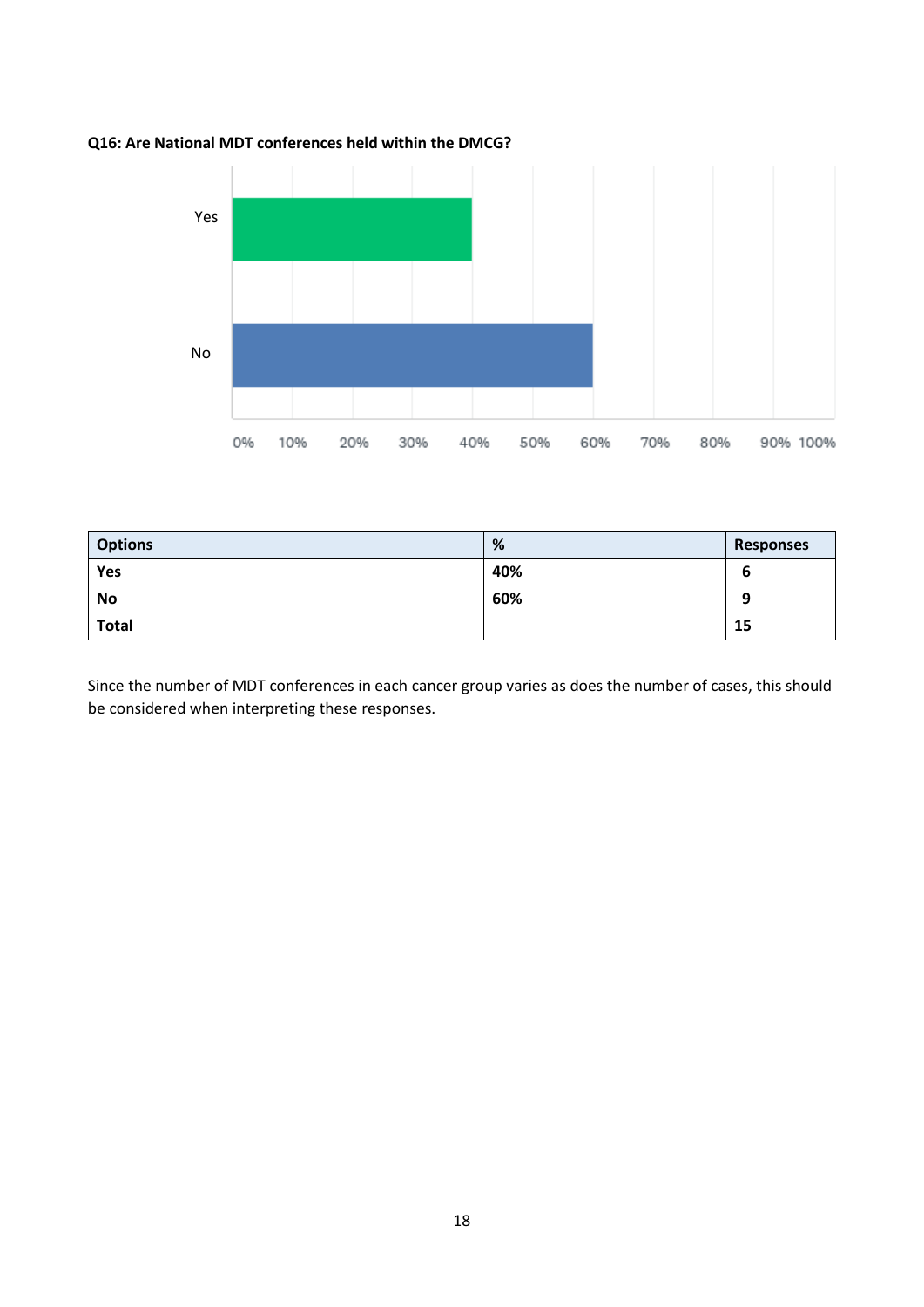**Q17: Is there a tradition within the DMCG for site visits at other MDT conferences for the purpose of exchanging experiences?**



| <b>Options</b> | %     | <b>Responses</b> |
|----------------|-------|------------------|
| Yes            | 6.7%  |                  |
| No             | 93.3% | 14               |
| Do not know    | 0.0%  | 0                |
| <b>Total</b>   |       | 15               |

The responses show that such an initiative is difficult to organize within the daily clinical work.

Site visits could make perfect sense if it was possible to organize and prioritize.

Responses must be compared with responses from the local MDT Conference.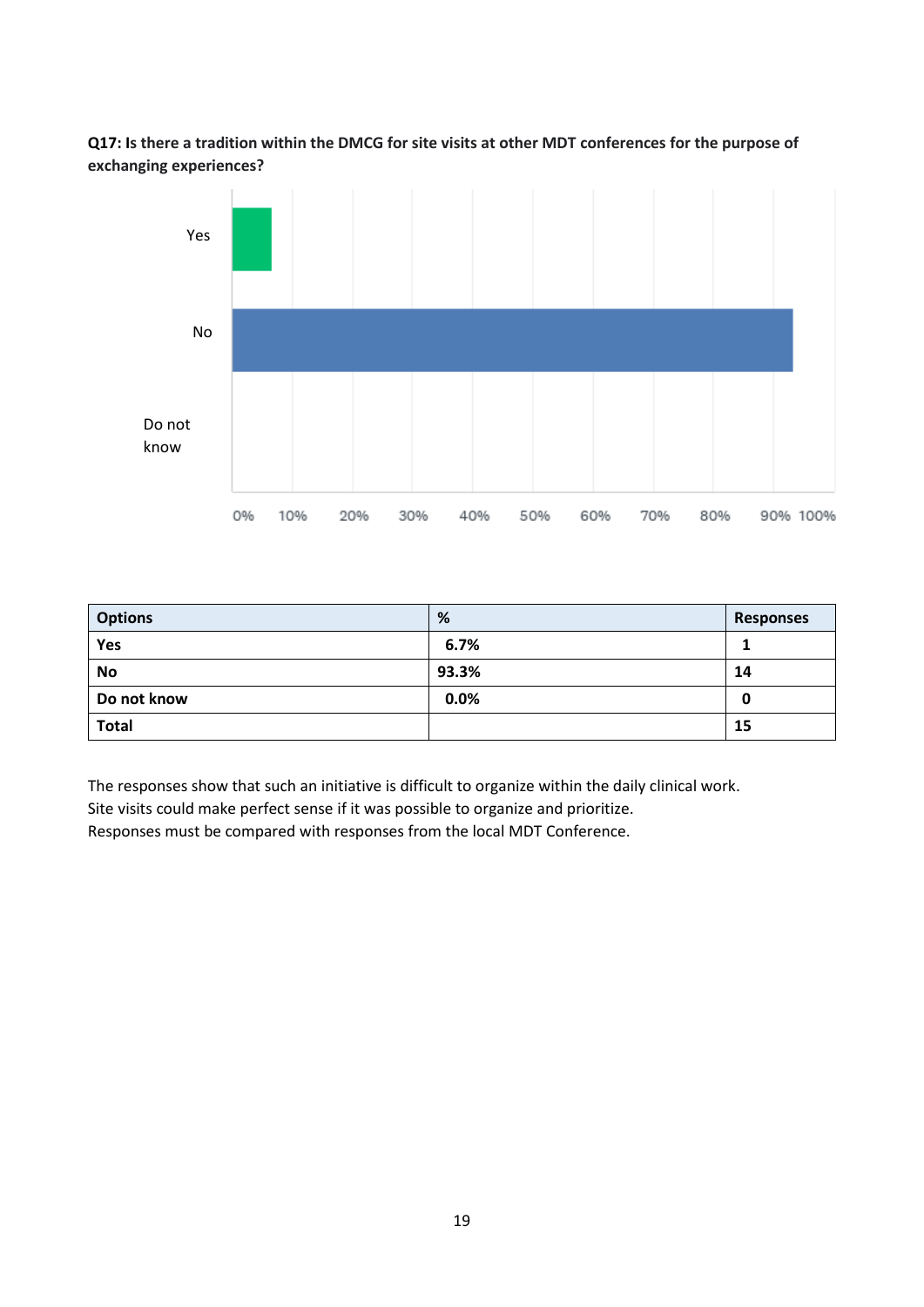### <span id="page-19-0"></span>**Summary of results based on the responses from DMCG Chairmen**

In conclusion,

- very few DMCGs have a guideline for the MDT Conference
- discussion of patients at an MDT Conference is in 80% of the DMCGs not systematically recorded in the database and/or in the National Patient Register
- very few groups have clinical guidelines indicating which clinical issues need to be clarified at the MDT Conference (such as TNM stage and treatment options). Most of the guidelines describe which treatment options patients should be offered
- nearly half of the groups have not specified in the clinical guidelines which patients should be assessed at the MDT Conference
- two thirds do not have a guideline outlining which information about the patient should be available prior to the conference or which issues should be clarified at the conference
- most groups do not have a guideline indicating that the patient's possible somatic comorbidities should be assessed at the MDT Conference
- sixty percent of the groups indicate that no guideline states that the patient's possible psychosocial, supportive, and palliative care needs should be considered in relation to the MDT Conference decision
- no DMCG group has a guideline stating that the patient should be informed about the possibility of a second opinion
- internal audits of MDT decisions take place to some extent while external audits do not
- national conferences take place in some cancer groups while site visits are rare.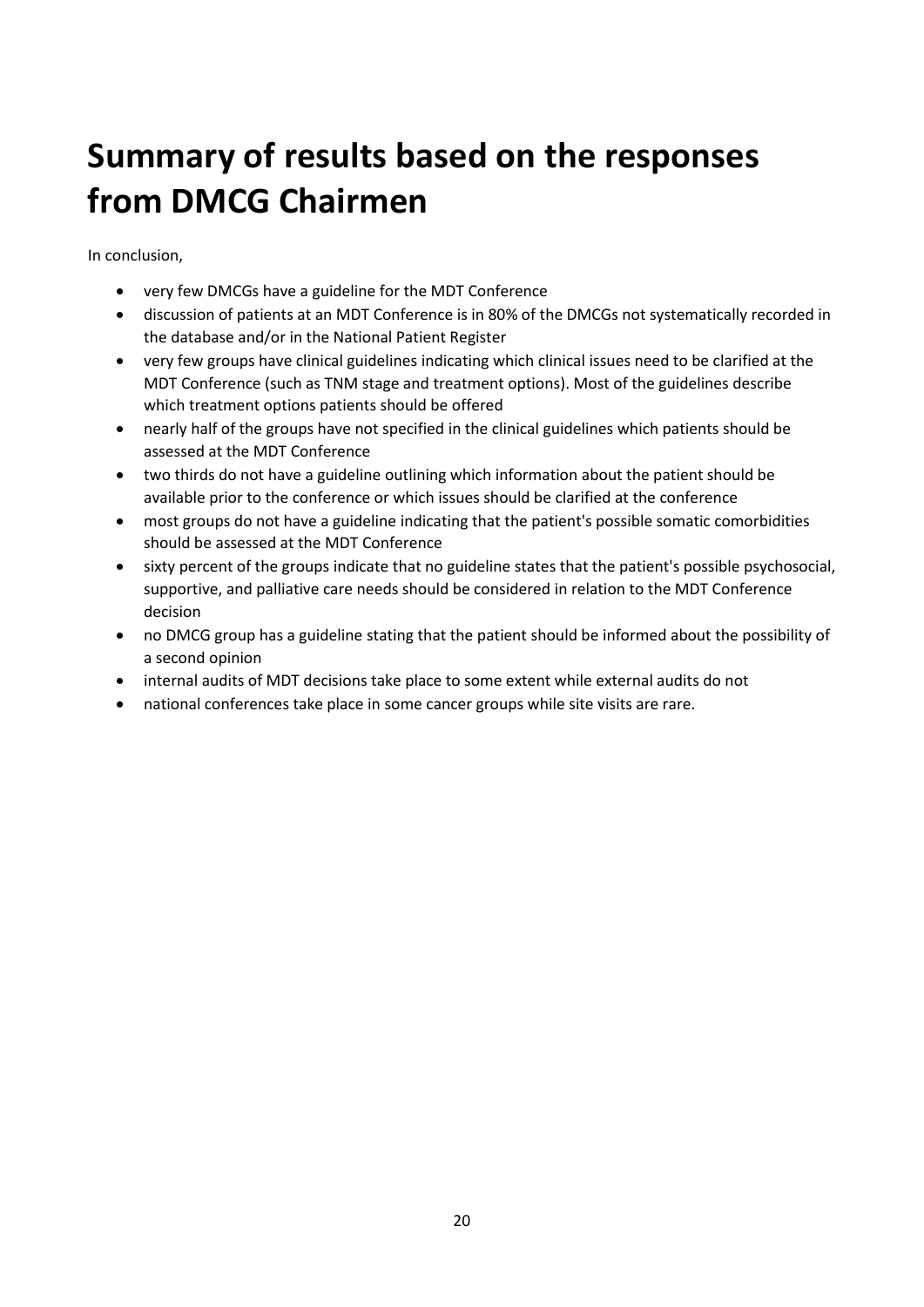### <span id="page-20-0"></span>**MDT Conference status survey of participants/MDT conferences**

| Answer         | Cancer group                         | Hospital                                        |
|----------------|--------------------------------------|-------------------------------------------------|
| Number         |                                      |                                                 |
| $\mathbf{1}$   | Haem-DMCG, Acute Leukaemia           | <b>Aalborg University Hospital</b>              |
| $\overline{2}$ | Haem                                 | Rigshospitalet                                  |
| 3              | <b>DLCG</b>                          | Næstved Hospital (Næstved-Slagelse-Ringsted     |
|                |                                      | Hospital)                                       |
| 4              | <b>DLCG</b>                          | <b>Aarhus University Hospital</b>               |
| 5              | <b>DLCG</b>                          | <b>Bispebjerg Hospital</b>                      |
| 6              | <b>DLCG</b>                          | Bispebjerg-Frederiksberg                        |
| $\overline{7}$ | <b>DLCG</b>                          | Odense University Hospital, OUH Centre for      |
|                |                                      | Lung Cancer (CFL)                               |
| 8              | <b>DGCG</b>                          | <b>Odense University Hospital</b>               |
| 9              | <b>DGCG</b>                          | <b>Aarhus University Hospital</b>               |
| 10             | <b>DGCG</b>                          | <b>Aalborg University Hospital</b>              |
| 11             | DaBlaCa                              | Aarhus University Hospital and Holstebro        |
|                |                                      | Regional Hospital (joint regional MDT)          |
| 12             | <b>DaBlaCa</b>                       | <b>Herlev Hospital</b>                          |
| 13             | DaBlaCa                              | Aalborg University Hospital                     |
| 14             | <b>DaBlaCa</b>                       | Zealand University Hospital Roskilde            |
| 15             | DaBlaCa                              | <b>Odense University Hospital</b>               |
| 16             | DaBlaCa                              | Rigshospitalet                                  |
| 17             | <b>DAHANCA</b>                       | <b>Aarhus University Hospital</b>               |
| 18             | <b>DAHANCA</b>                       | Rigshospitalet/Herlev Hospital                  |
| 19             | <b>DAHANCA</b>                       | <b>Aarhus University Hospital</b>               |
| 20             | <b>DAHANCA</b>                       | Aalborg University Hospital                     |
| 21             | <b>DaProCa</b>                       | <b>Herlev Hospital</b>                          |
| 22             | <b>DOOG</b>                          | Rigshospitalet                                  |
| 23             | <b>ALG</b>                           | <b>Aarhus University Hospital</b>               |
| 24             | <b>ALG</b>                           | <b>Odense University Hospital</b>               |
| 25             | ALG                                  | Herlev Hospital                                 |
| 26             | <b>DBCG</b>                          | <b>Aarhus University Hospital</b>               |
| 27             | <b>DBCG</b>                          | Rigshospitalet                                  |
| 28             | <b>DBCG</b>                          | Herlev Hospital and Rigshospitalet, 50% at each |
| 29             | <b>DBCG</b>                          | Aalborg University Hospital                     |
| 30             | <b>DBCG</b>                          | Hospital South Jutland, Aabenraa                |
| 31             | <b>DBCG</b>                          | Herlev - Gentofte Hospital                      |
| 32             | <b>DBCG</b>                          | Roskilde/Næstved                                |
| 33             | DBCG (NOTE: we have both an ordinary | <b>Odense University Hospital</b>               |
|                | and a post-treatment MDT)            |                                                 |

#### **Q1: DMCG Cancer Group and 2: Hospital:**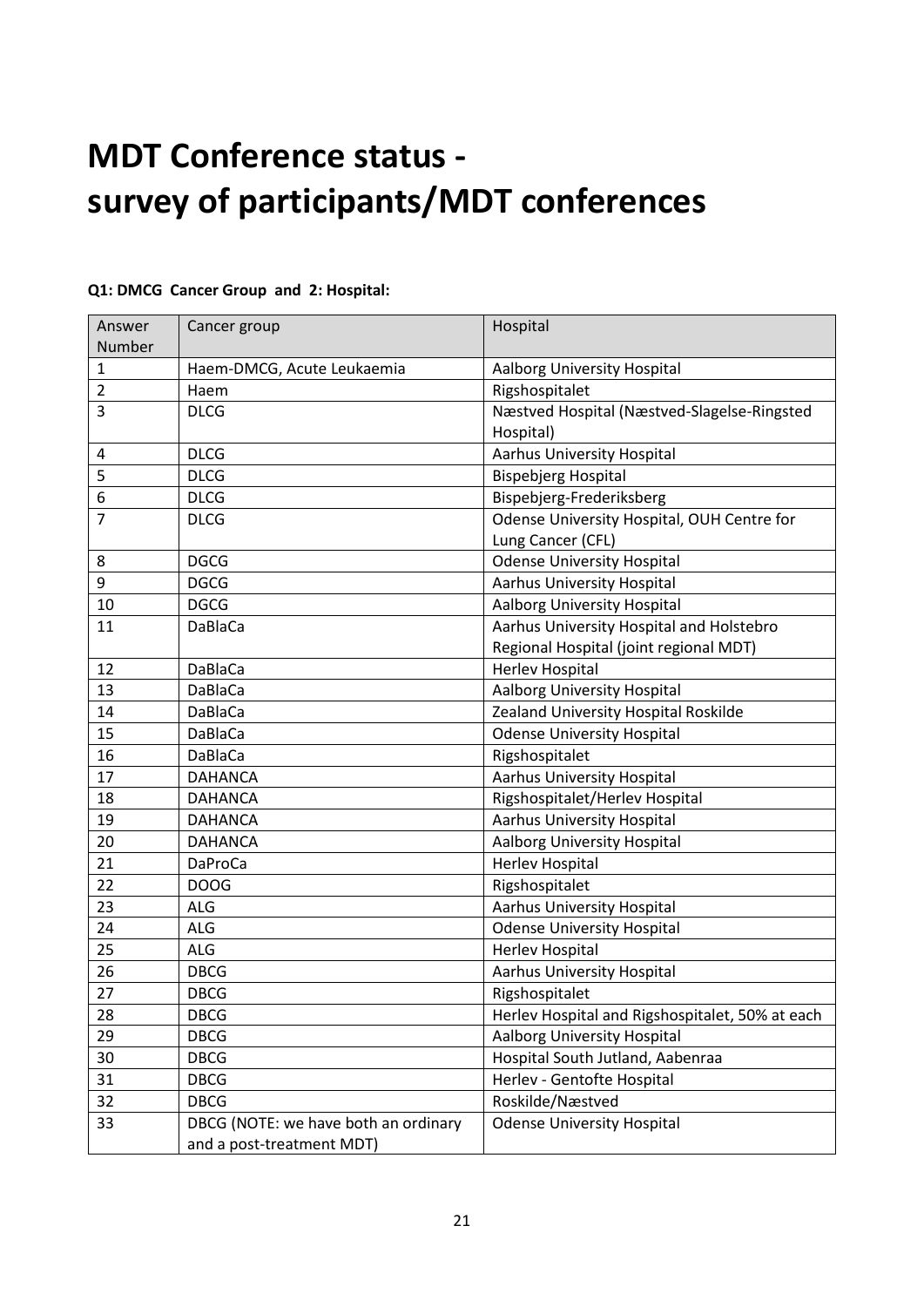| 34 | <b>DBCG</b>                        | Zealand Hospital, Roskilde                             |
|----|------------------------------------|--------------------------------------------------------|
| 35 | <b>DBCG</b>                        | Lillebælt Hospital, Vejle                              |
| 36 | <b>DBCG</b>                        | Herlev Hospital (oncology patients who have            |
|    |                                    | completed further course)                              |
| 37 | <b>DBCG</b>                        | Herlev Hospital (neoadjuvant treatment with            |
|    |                                    | regard to preoperative assessment)                     |
| 38 | DSKMS - Chronic myeloid            | Zealand University Hospital Roskilde                   |
| 39 | <b>DSKMS - Chronic myeloid</b>     | Rigshospitalet                                         |
| 40 | DSKMS - Chronic myeloid            | <b>Aalborg University Hospital</b>                     |
| 41 | <b>DPCG</b>                        | Rigshospitalet                                         |
| 42 | DLG - Danish Lymphoma Group        | Aalborg University Hospital                            |
| 43 | DLG - Danish Lymphoma Group        | Herlev Hospital                                        |
| 44 | DLG - Danish Lymphoma Group        | <b>Aarhus University Hospital</b>                      |
| 45 | DLG - Danish Lymphoma Group        | Holstebro Regional Hospital                            |
| 46 | <b>DNOG</b>                        | Aalborg University Hospital                            |
| 47 | <b>DCCG</b>                        | <b>Odense University Hospital / Svendborg Hospital</b> |
| 48 | <b>DCCG</b>                        | Aalborg University Hospital                            |
| 49 | <b>DCCG</b>                        | Zealand University Hospital Slagelse                   |
| 50 | <b>DCCG</b>                        | Randers Regional Hospital                              |
| 51 | <b>DCCG</b>                        | Hvidovre Hospital                                      |
| 52 | <b>DCCG</b>                        | South West Jutland Hospital                            |
| 53 | <b>DCCG</b>                        | <b>Viborg Hospital</b>                                 |
| 54 | DCCG (CRC-MDT SUH)                 | Zealand University Hospital Køge                       |
| 55 | DCCG (Rectum, includes colorectal, | <b>Aarhus University Hospital</b>                      |
|    | advanced, sarcoma, etc.)           |                                                        |
| 56 | Danish Sarcoma Group (DSG)         | Rigshospitalet                                         |
| 57 |                                    | Zealand University Hospital Roskilde                   |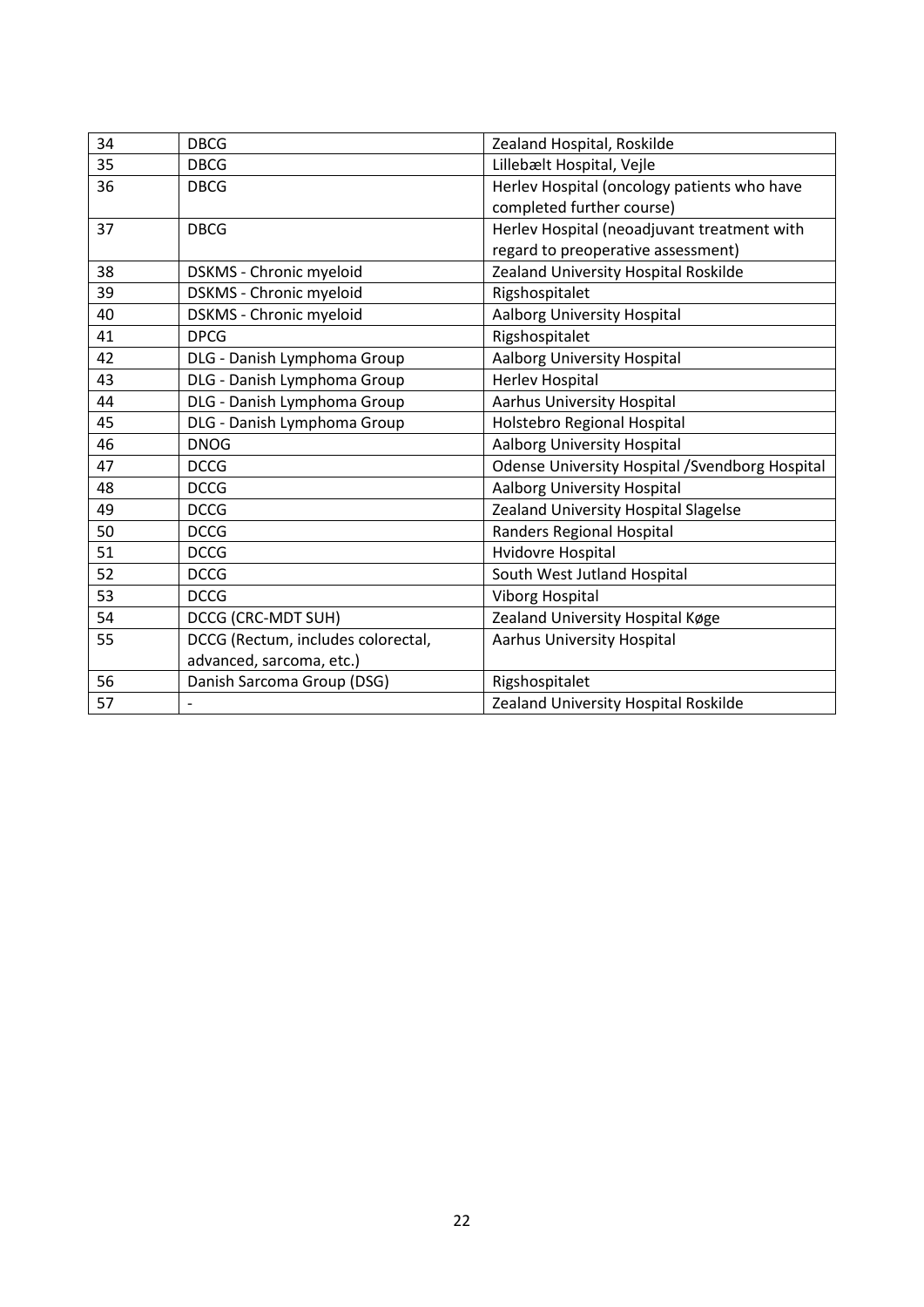**Q3: Which specialty is primarily responsible for the investigation and presentation at the MDT Conference?**

| The breakdown of responses is as follows: |                          |
|-------------------------------------------|--------------------------|
| Mamma surgery:                            | 8                        |
| Radiology:                                | $\overline{\phantom{a}}$ |
| Surgery:                                  | 10                       |
| Haematology:                              | 11                       |
| Surgery (ordinary)/Oncology (post MDT):   | 1                        |
| Ear-Nose-Throat Surgery:                  | 4                        |
| Pulmonary medicine:                       | 5                        |
| Orthopaedic surgery:                      | 1                        |
| Urology/Oncology:                         | 1                        |
| Gastrointestinal surgery:                 | 1                        |
| Pathology:                                | $\overline{\phantom{a}}$ |
| Neurosurgery:                             | 1                        |
| Ophthalmology:                            | 1                        |
| Gynaecology:                              | 3                        |
| Urology:                                  | 6                        |
| <b>TOTAL:</b>                             | 57                       |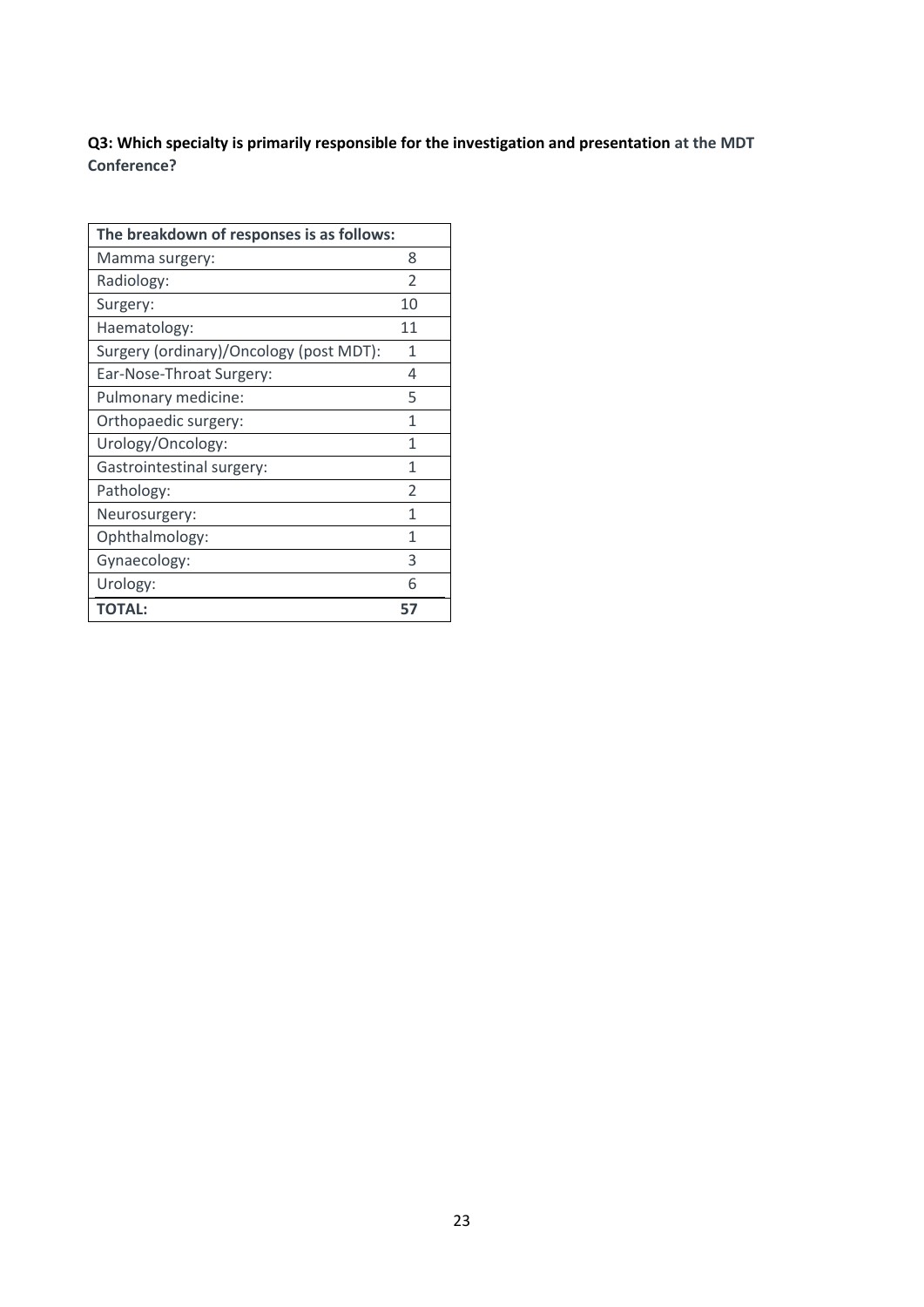#### **Q4: Mandatory specialty participants?**



| <b>Options</b>                | %     | <b>Responses</b> |
|-------------------------------|-------|------------------|
| Radiology                     | 80.7% | 46               |
| <b>Nuclear Medicine (PET)</b> | 49.1% | 28               |
| Pathology                     | 84.2% | 48               |
| <b>Surgery</b>                | 70.2% | 40               |
| Oncology                      | 79.0% | 45               |
| Other                         | 36.8% | 21               |

'Other' includes nurse coordinator and secretary.

There seems to be a relatively broad, fixed membership at MDT conferences. Whether it is perceived that there is a lack of specialties or competences represented has not been investigated.

It is relatively surprising that PET/CT is not represented more frequently.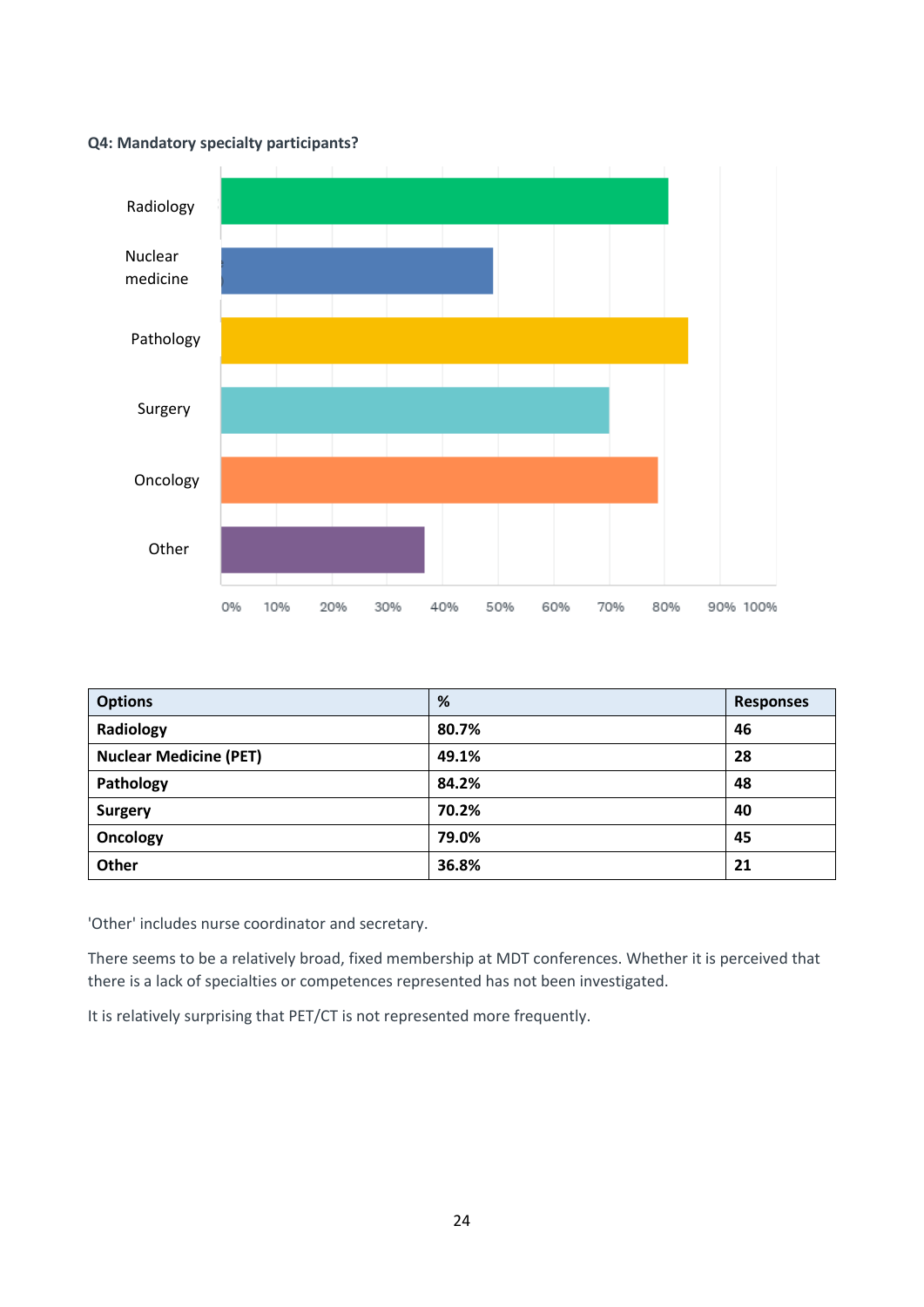



| <b>Options</b> | %     | <b>Responses</b> |
|----------------|-------|------------------|
| Yes            | 63.2% | 36               |
| <b>No</b>      | 36.8% | 21               |
| <b>Total</b>   |       | -57              |

Reasons why more than a third of patients in cancer package pathways are not discussed at a MDT Conference are elaborated in Q6.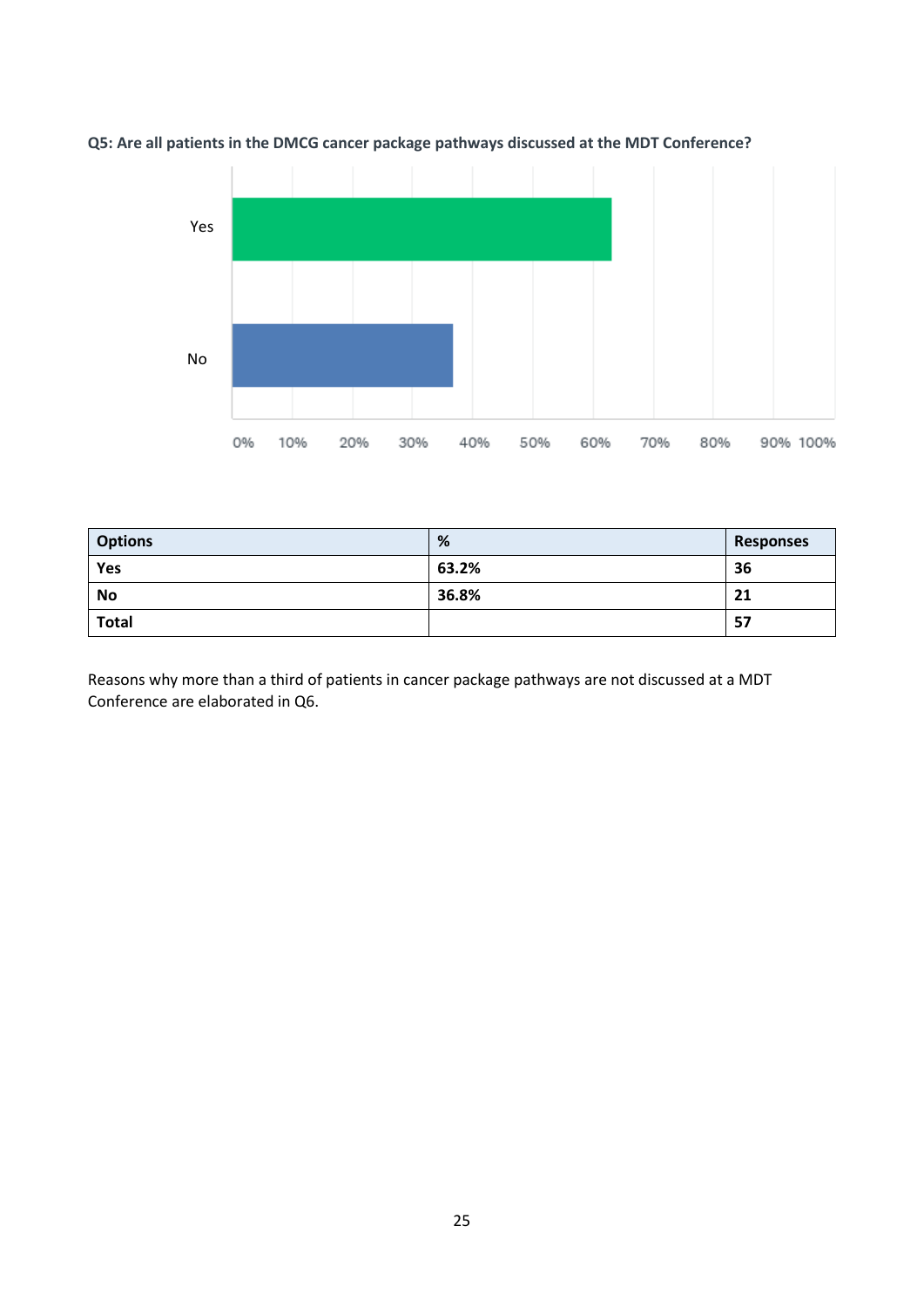

#### **Q6: If not, which patient are not be discussed at the MDT Conference?**

| <b>Options</b>                    | %     | <b>Responses</b> |
|-----------------------------------|-------|------------------|
| <b>Obviously curable</b>          | 12.5% |                  |
| <b>Obvious and easily curable</b> | 29.2% |                  |
| <b>Other patient categories</b>   | 58.3% | 14               |
| <b>Total</b>                      |       | 24               |

This question should only have been completed by the 21 respondents who responded to the previous question that not all patients are assessed at the MDT Conference.

It must be assumed that there is a number of patients who falls outside the obvious MDT cases and that a considerable proportion of these fall outside for reasons other than the immediately obvious ones; 'obvious incurable', or 'obvious and easily curable'.

We have no assumption about what 'other patient categories' includes. Perhaps it is patients in whom malignancy has not been detected during the diagnostic work-up.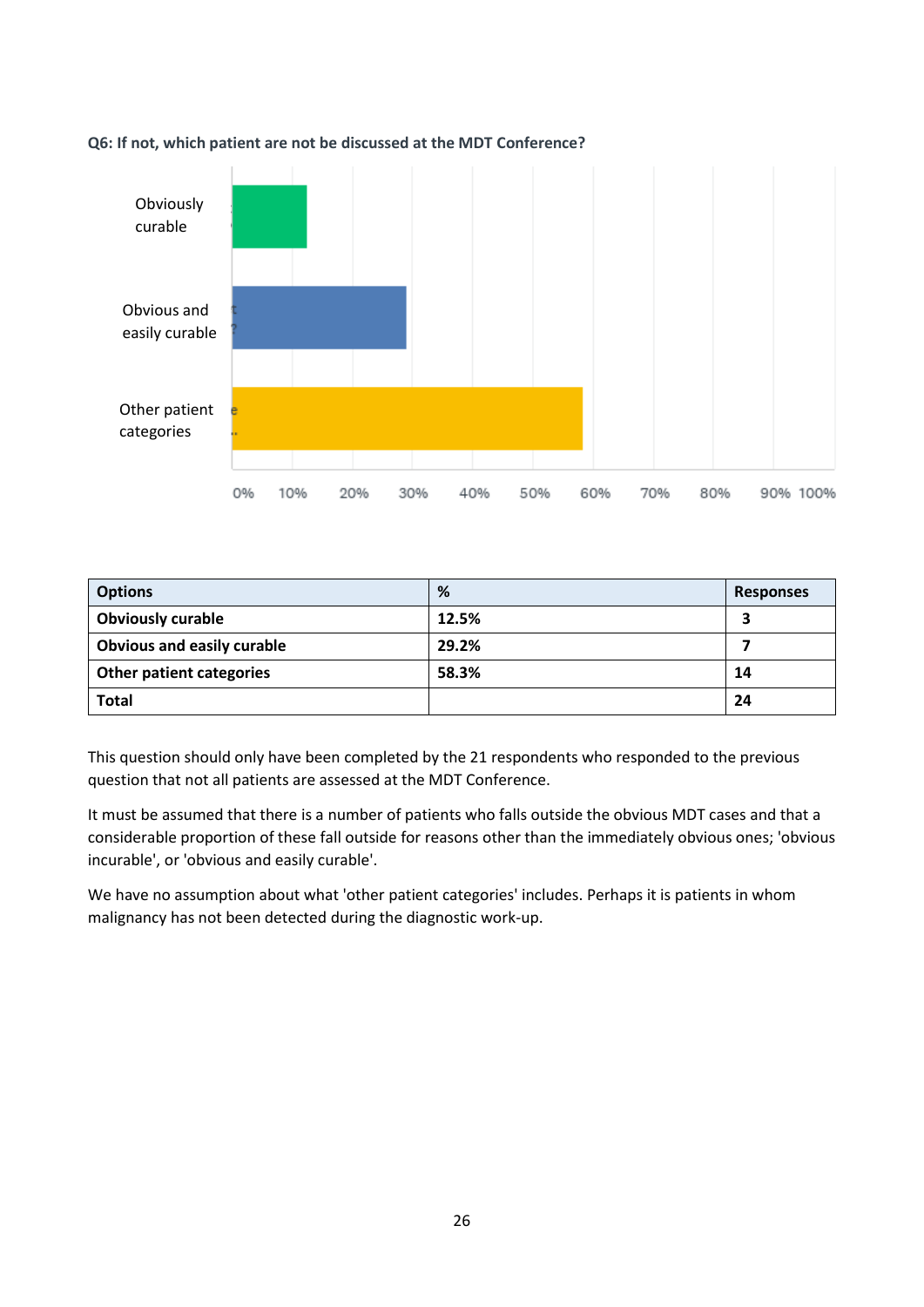**Q7: Is discussion at the MDT Conference systematically registered - either directly in the database or in the National Patient Register with a specific code?**



| <b>Options</b> | %     | <b>Responses</b> |
|----------------|-------|------------------|
| Yes            | 47.4% | 27               |
| <b>No</b>      | 40.4% | 23               |
| Do not know    | 12.3% |                  |
| <b>Total</b>   |       | 57               |

The answers points to an increased focus on registration as an area which can be further developed.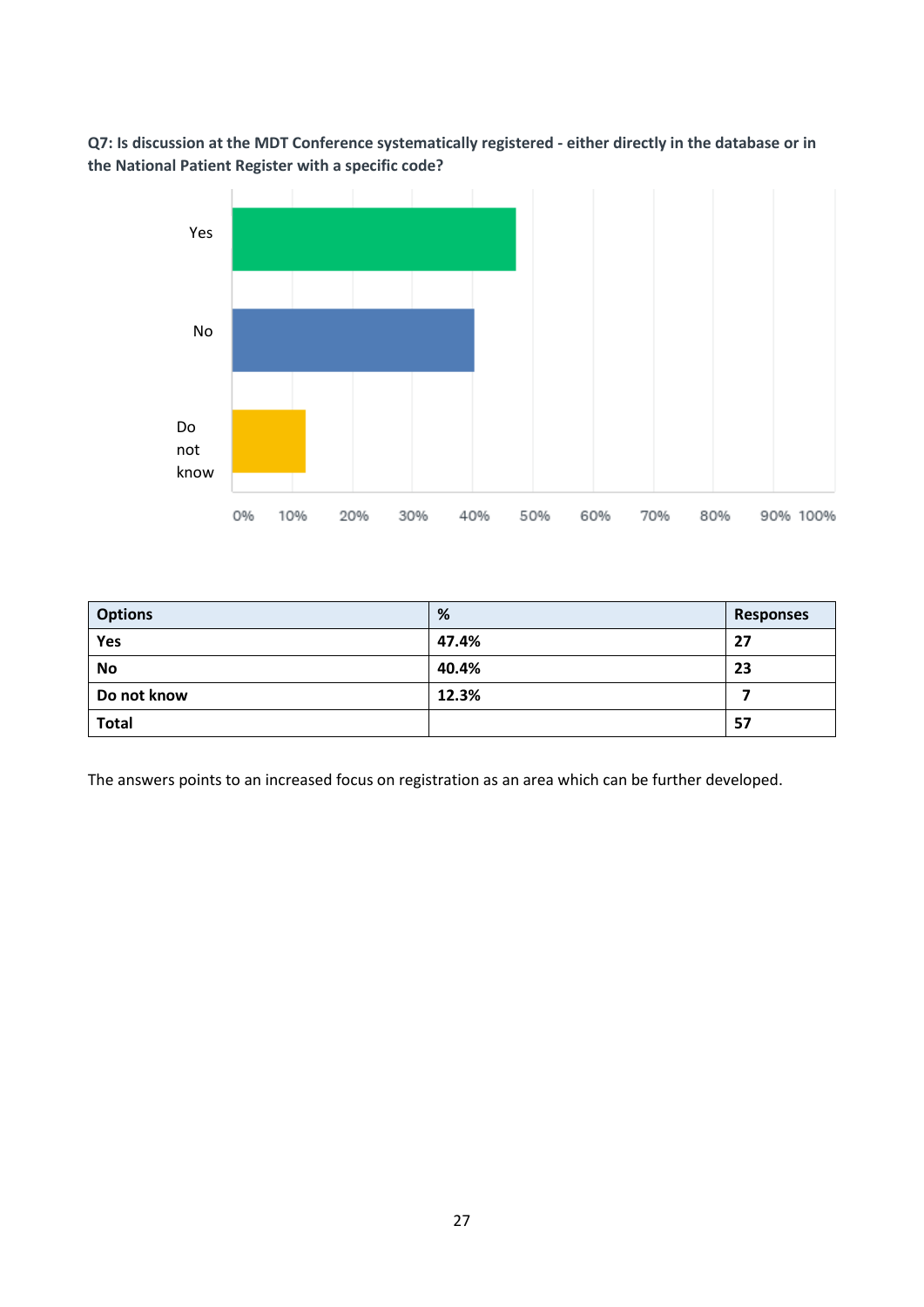**Q8: Is a comprehensive written presentation (paper or digital) of the patients' findings from the diagnostic work-up available at the MDT Conference?** 



| <b>Options</b>                                | %     | <b>Responses</b> |
|-----------------------------------------------|-------|------------------|
| Yes                                           | 57.9% | 33               |
| No, the presentation is only oral / pictorial | 19.3% | 11               |
| Partly                                        | 22.8% | 13               |
| <b>Total</b>                                  |       | -57              |

It appears that for a sizeable proportion of patients only an oral presentation is made. Potentially this may result in not having all the relevant information at the MDT Conference. It may also indicate that there is insufficient time to prepare presentations in writing as it is indisputable that MDT Conferences have different available resources.

It is during the preparation for the conference that it should be possible to go through all the available information and have the possibility to consult others. Thorough preparation generally helps to ensure the best course of action.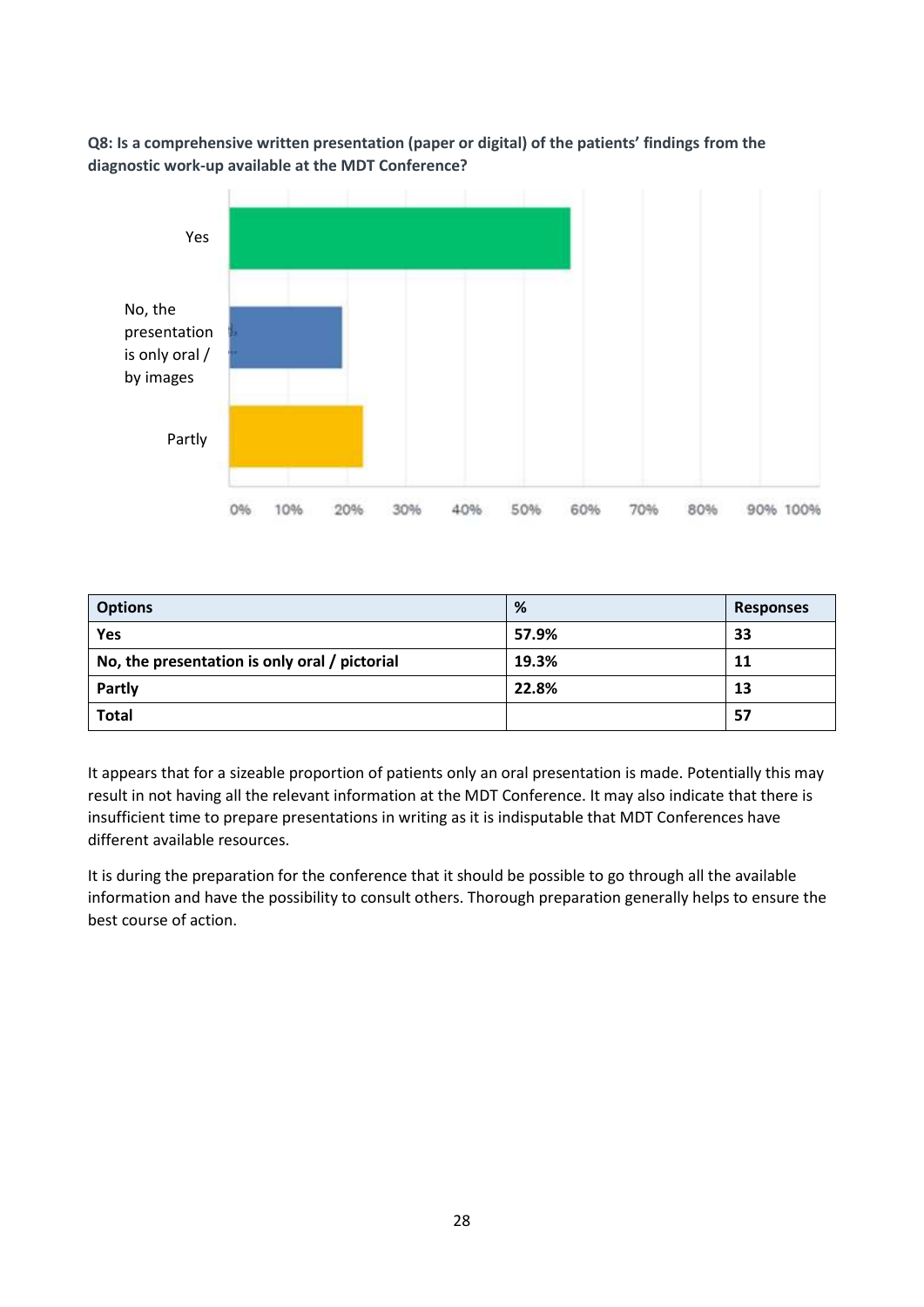**Q9: Are patient preferences systematically involved in the discussion and decision-making at the MDT Conference?**



| <b>Options</b>                                 | %     | <b>Responses</b> |
|------------------------------------------------|-------|------------------|
| Yes                                            | 21.1% | 12               |
| <b>No</b>                                      | 12.3% |                  |
| Not relevant at the time of the MDT conference | 29.8% | 17               |
| Partly                                         | 36.8% | 21               |
| <b>Total</b>                                   |       | 57               |

Patient involvement has been identified as essential by RKKP and DMCG. According to more than 47% of respondents/MDT Conferences, patient preferences are fully or partially included in the discussions at the MDT Conference. But for nearly 30% it is judged not to be relevant at the time of the MDT Conference.

Often the patients' preferences will not be discussed until the possible treatment options are known. It is only when the final TNM staging of the patient and the realistic options for treatment are known that preferences among treatment options are discussed. Thus, it is often only after the MDT Conference when the actual therapeutic possibilities are known that patients are involved in the decision about choise of treatment.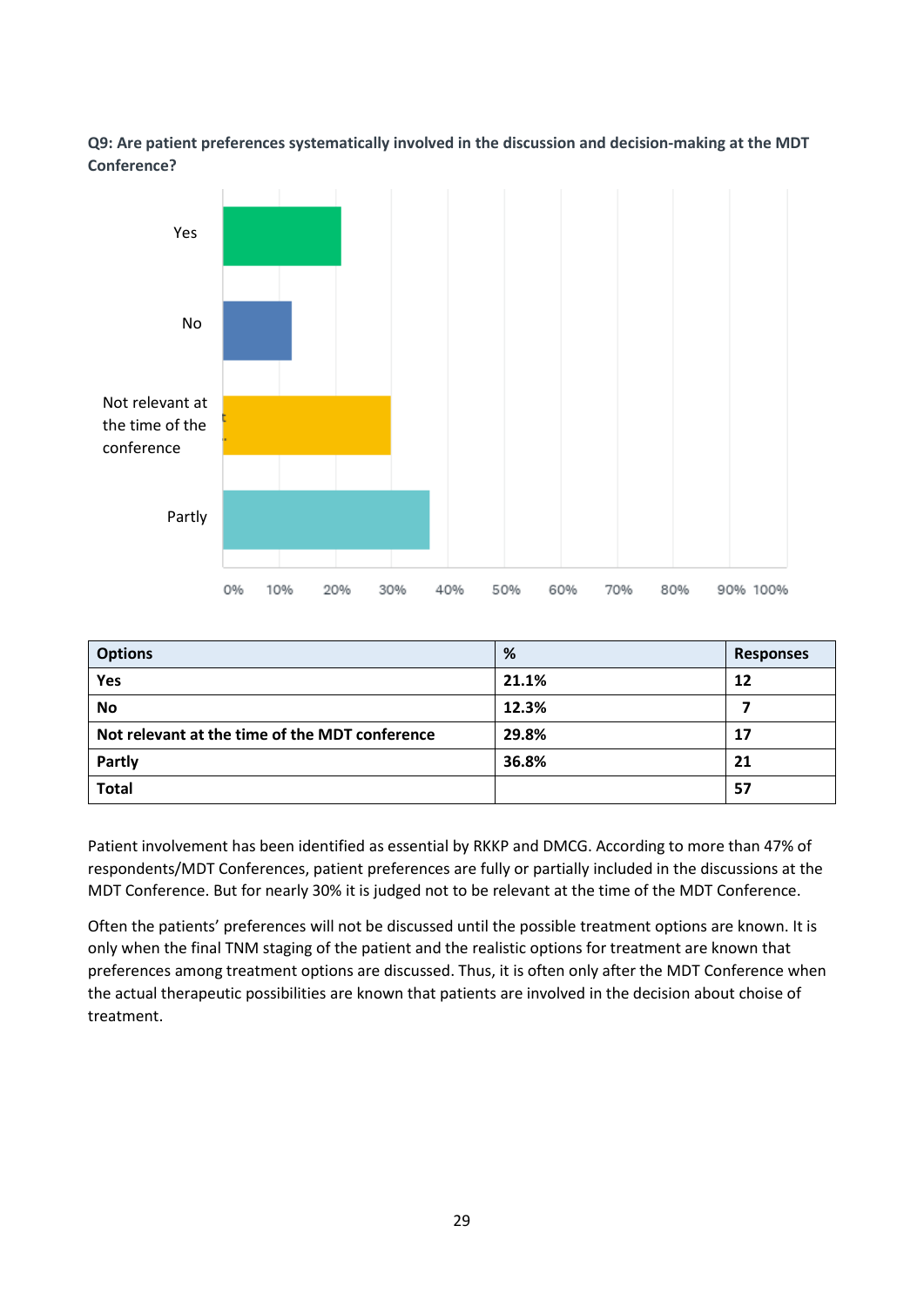

**Q10: Do junior doctors systematically participate in the MDT Conference as a part of their education?**

| <b>Options</b>                | %     | <b>Responses</b> |
|-------------------------------|-------|------------------|
| Yes                           | 36.8% | 21               |
| No                            | 15.8% | 9                |
| <b>Partly (when possible)</b> | 47.4% | 27               |
| <b>Total</b>                  |       | 57               |

In the previously issued guideline [for the organization of MDT Conferences,](https://www.dmcg.dk/siteassets/dmcg-udvalg/multidisciplinaer_kraeftbehandling_-_en_vejledning_til_mdt-rev-15-02-2016.pdf) the MDT Committee has identified the conference as an important learning potential for junior doctors. According to the responses, conference participation is far from being prioritized in all departments. In nine out of 57 cases (16%), their participation was not planned at all, and for 47% of MDT Conferences it was only when possible – meaning that other functions had higher priority. Thus, there is an unused potential for learning here.

It appears to be difficult to take junior doctors out of the ordinary clinical work, depending on the specialty. In oncology it is generally difficult.

If you do not ensure that junior doctors participate in MDT Conferences, there is a risk that doctors who have never been to a conference before may suddenly be responsible for the conference.

Junior doctors cannot be responsible for the conference. More senior doctors should be prepared to take over the responsibility. In some specialties, systematic training for this does not seem to be ensured.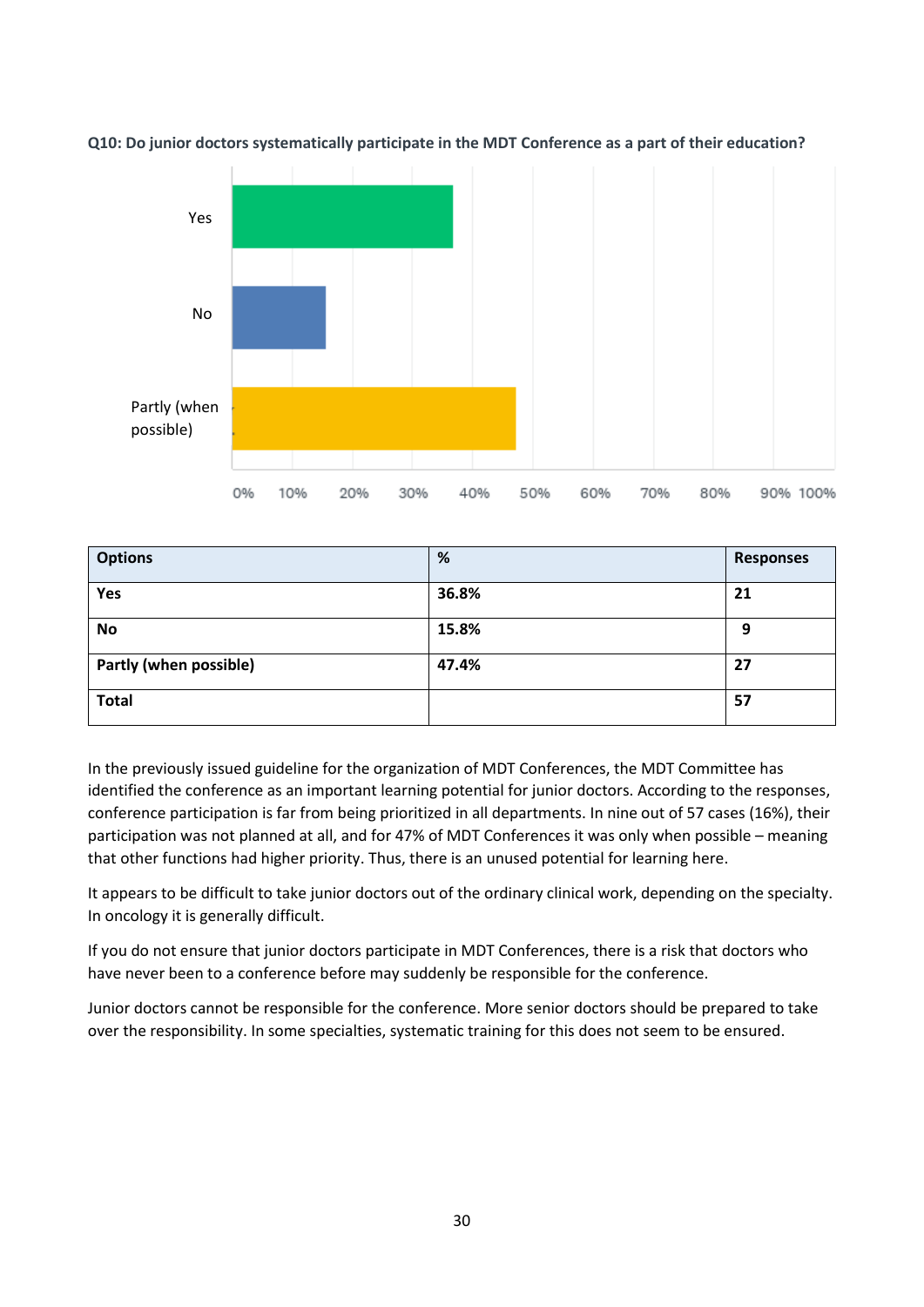

#### **Q11: Is IT equipment for organizing the MDT Conference sufficient? Indicate on scale from 1-5, with 1 as quite inadequate and 5 as fully adequate**

| <b>IT Equipment</b> | Quite<br>inadequate |      |       |       | <b>Fully</b><br>adequate | <b>Total</b> | Weighted<br>average |
|---------------------|---------------------|------|-------|-------|--------------------------|--------------|---------------------|
| <b>Number</b>       | U                   |      | 12    | 19    | 21                       | 57           | 3.98                |
| Percentage          | $0\%$               | 8.8% | 21.1% | 33.3% | 38.8%                    |              |                     |

Compared to previous surveys, this survey shows a remarkably good result. Over the last few years, investments have been made in equipment, such as servers and other electronic equipment.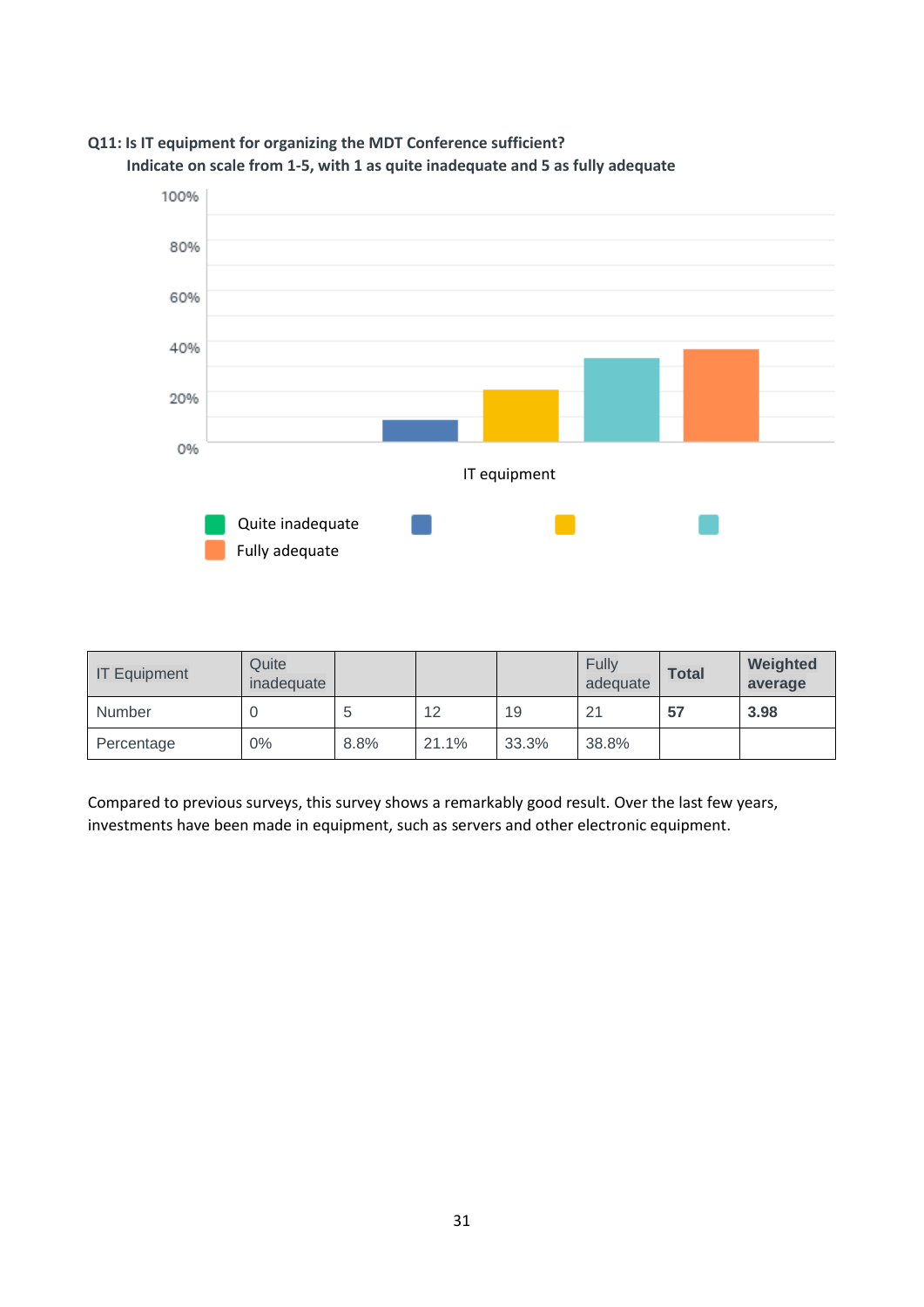

#### **Q12: Are the physical conditions for conducting the MDT Conference adequate? Specify on a scale from 1-5, with 1 as quite inadequate and 5 as fully adequate.**

| Physical<br>conditions | Quite<br>inadequate |      |       |       | Fully<br>adequate | <b>Total</b> | Weighted<br>average |
|------------------------|---------------------|------|-------|-------|-------------------|--------------|---------------------|
| <b>Number</b>          |                     |      |       | 18    | 25                | 56           | 4.13                |
| Percentage             | 1.8%                | 5.4% | 16.1% | 32.1% | 44.6%             |              |                     |

The same rather positive result as for Q11 applies here.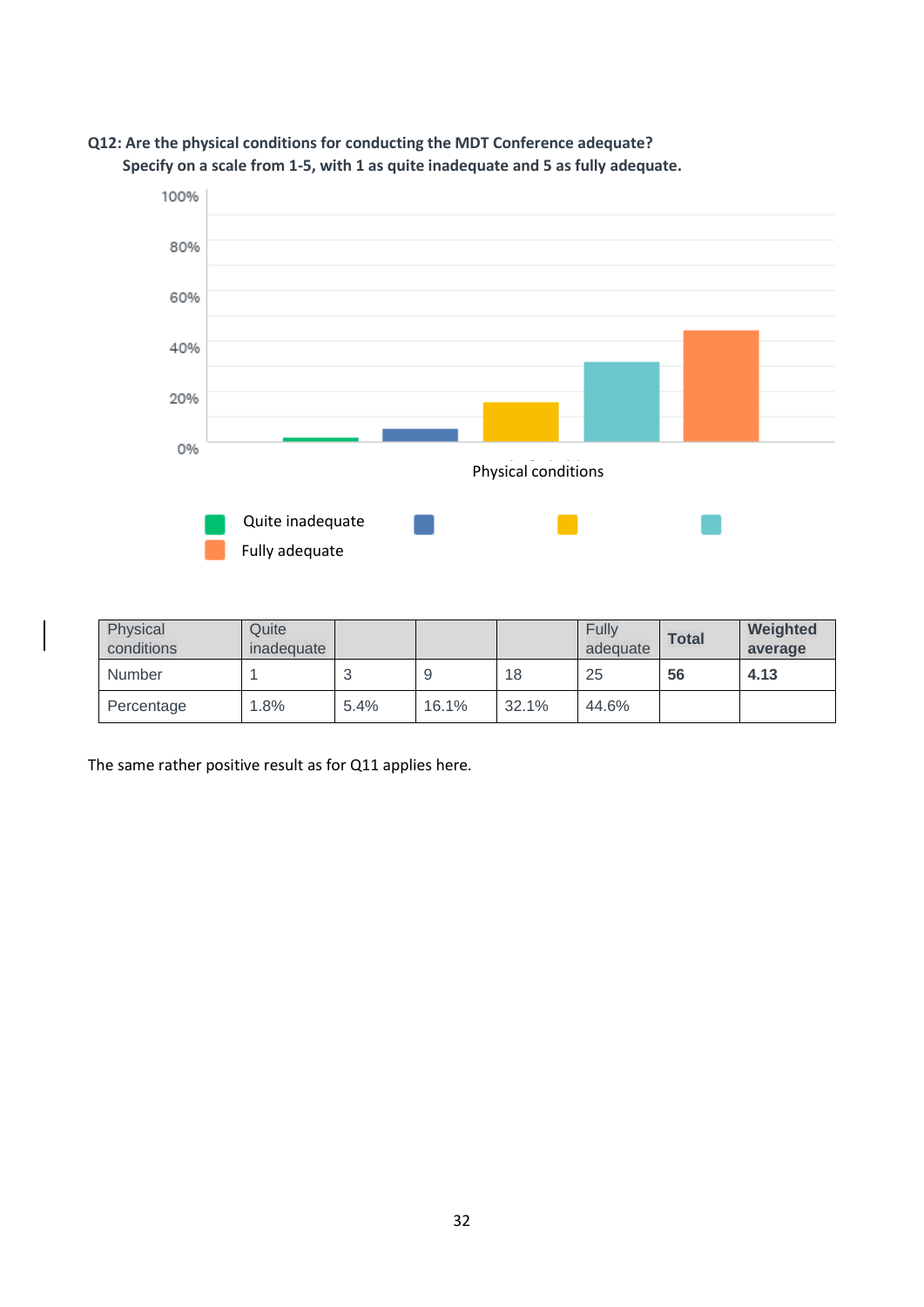

#### **Q13: Is there a unique ownership of the conference concerning responsibility for IT?**

| <b>Options</b>                                | %     | <b>Responses</b> |
|-----------------------------------------------|-------|------------------|
| Yes                                           | 68.4% | 39               |
| No, the presentation is only oral / pictorial | 10.5% | 6                |
| Partly                                        | 14.0% | 8                |
| Do not know                                   | 7.0%  | 4                |
| <b>Total</b>                                  |       | 57               |

Here responses were also very positive. However, problems regarding responsibility may still arise when the MDT Conferences are conducted as video conferences across hospitals.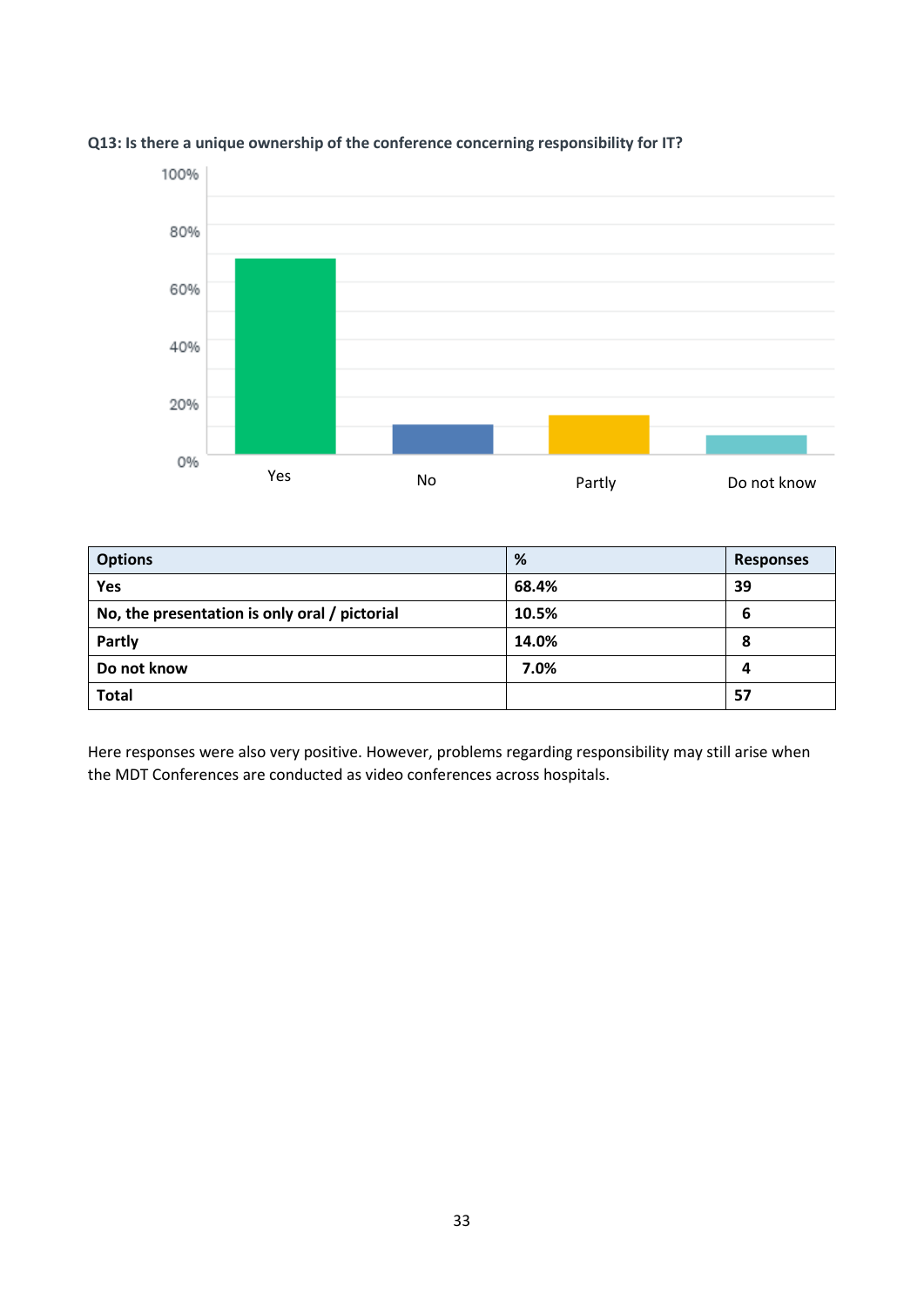#### **Q14: Is there a unique ownership of the conference concerning responsibility for physical conditions (conference room etc.)?**



| <b>Options</b> | %     | <b>Responses</b> |
|----------------|-------|------------------|
| Yes            | 89.5% | 51               |
| <b>No</b>      | 1.8%  |                  |
| Partly         | 7.0%  | 4                |
| Do not know    | 1.8%  |                  |
| <b>Total</b>   |       | 57               |

Again, a very positive result.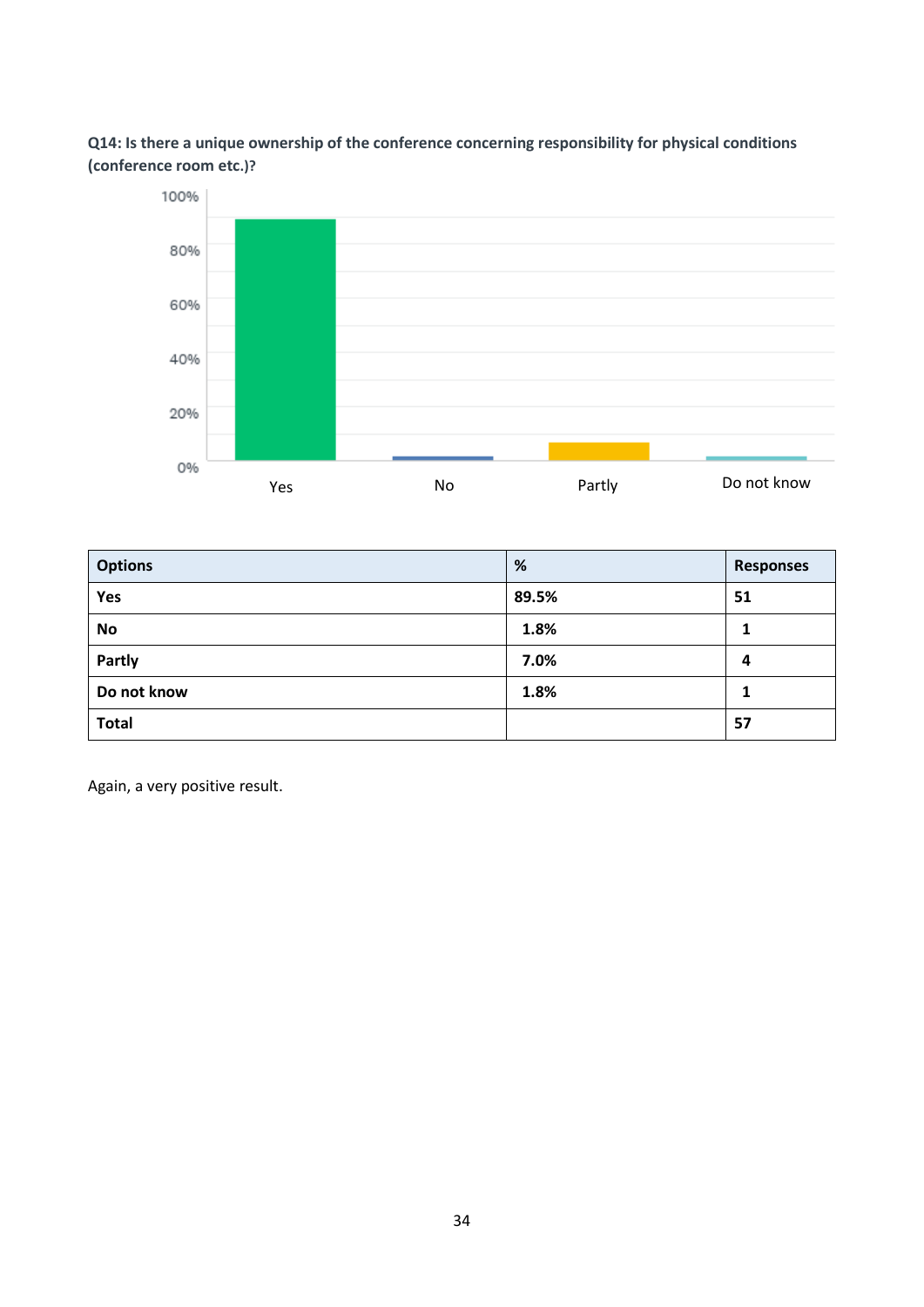**Q15: Do the participants in the MDT Conference have the time needed to prepare ahead of the conference? Specify on a scale from 1-5, with 1 as quite inadequate and 5 as fully adequate.**



| Time to prepare<br>the MDT | Quite<br>inadequate |       |       |       | Fully<br>adequate | <b>Total</b> | Weighted<br>average |
|----------------------------|---------------------|-------|-------|-------|-------------------|--------------|---------------------|
| Conference                 |                     |       |       |       |                   |              |                     |
| <b>Number</b>              | 10                  | 11    | 20    | 10    |                   | 57           | 2.84                |
| Percentage                 | 17.5%               | 19.3% | 35.1% | 17.5% | 10.5%             |              |                     |

Preparation time seems to be an area in need of optimisation. The worse the presentation, the more time is needed at the MDT Conference itself. The need for time to prepare the conference is specialty specific. For example, the diagnostic imaging should preferably have been reviewed prior to the conference.

35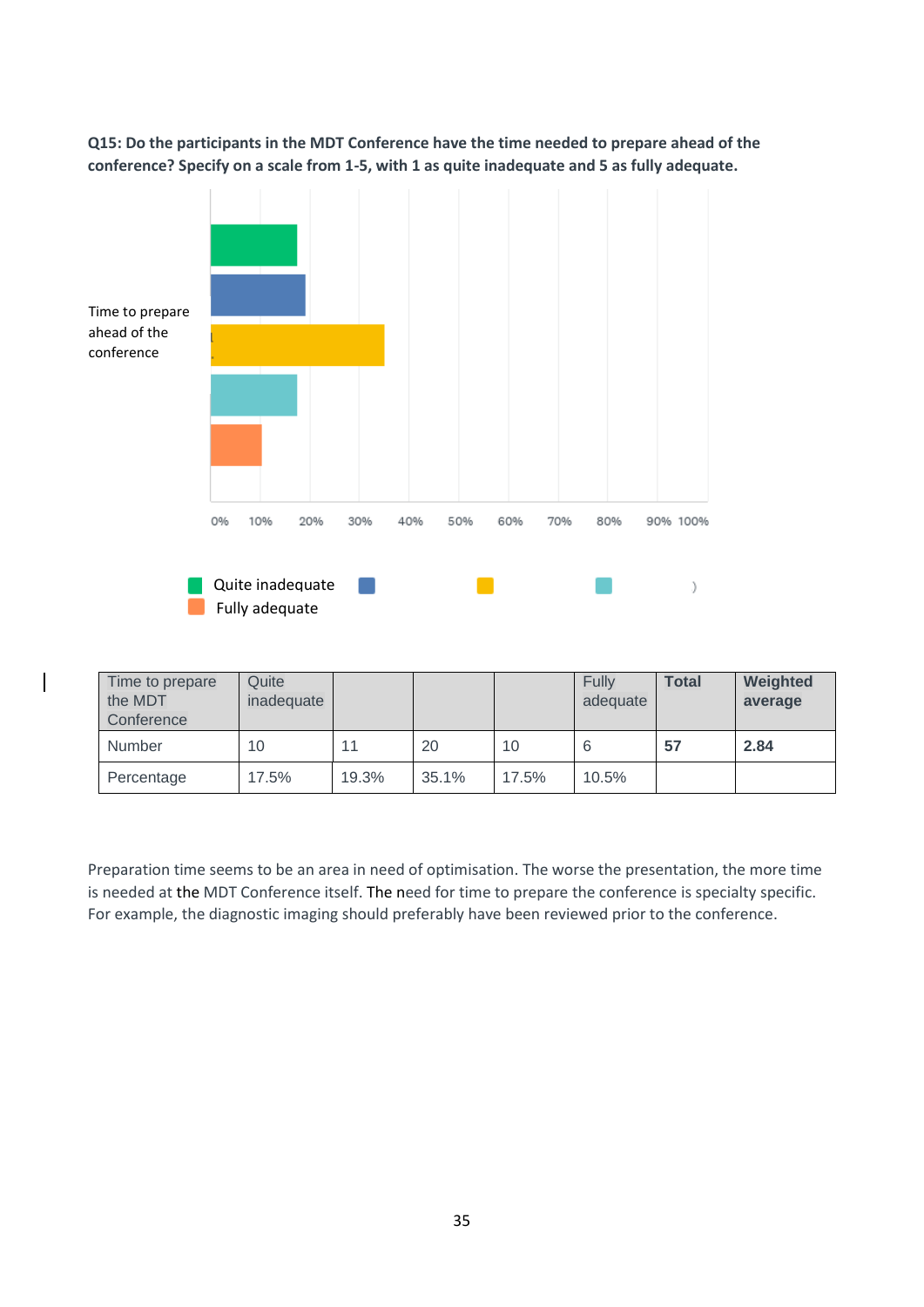

## **Q16: Is there enough time to conduct the MDT Conference?**

| Time to hold the<br><b>MDT Conference</b> | Quite<br>inadequate |       |       |       | <b>Fully</b><br>adequate | <b>Total</b> | Weighted<br>average |
|-------------------------------------------|---------------------|-------|-------|-------|--------------------------|--------------|---------------------|
| <b>Number</b>                             |                     |       | 15    | 22    | 11                       | 57           | 3.60                |
| Percentage                                | .8%                 | 14.0% | 26.3% | 38.6% | 19.3%                    |              |                     |

There seems to be a quite high satisfaction regarding the time devoted to the conference, which is positive.

There is not necessarily a limit to the number of patients being discussed at the conference; no upper limit may result in some times very long conferences. This is an issue that should be followed up.

When the necessary time to conduct the conference is discussed, it should also be noted that there are conferences where there is a limit on the time or a limit to the number of patients to be discussed.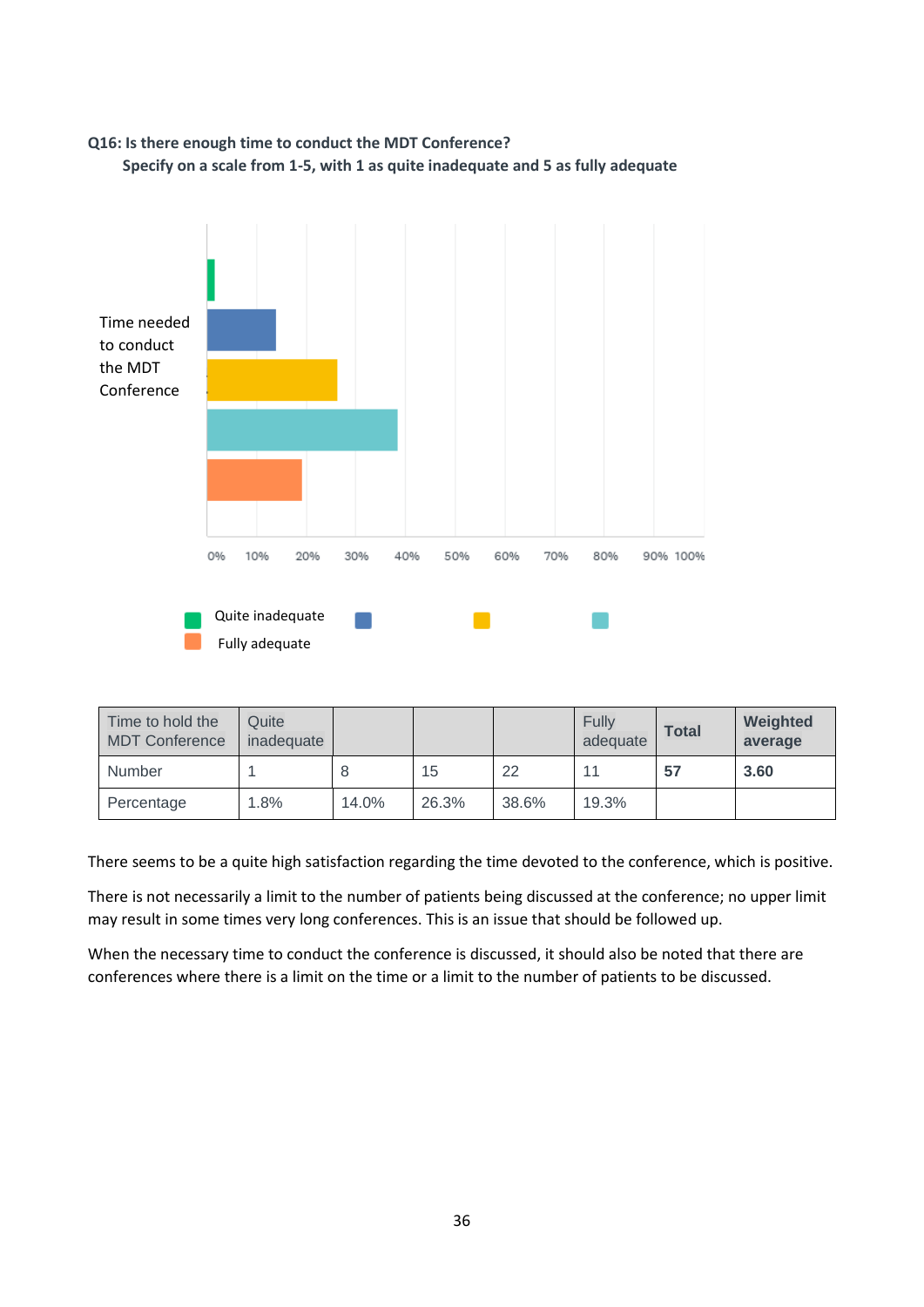**Q17: How do you record decisions during the MDT Conference?**



| <b>Options</b>                  | %     | <b>Responses</b> |
|---------------------------------|-------|------------------|
| Dictation during the conference | 40.4% | 23               |
| In writing at the conference    | 15.8% | 9                |
| It is done afterwards           | 43.9% | 25               |
| <b>Total</b>                    |       | 57               |

The responses indicate that almost half of MDT Conferences do not record decisions during the conference.

It is a recommendation in the MDT Committee's guideline to record the decisions from the conference realtime and this may be a future focus area. It should be a priority that all participants at the conference hear the conclusion of the discussion and agree to the wording of the decision. Dictating the decision real-time at the MDT Conference will support correctness – especially if overheard by the other participants at the conference for possible corrections.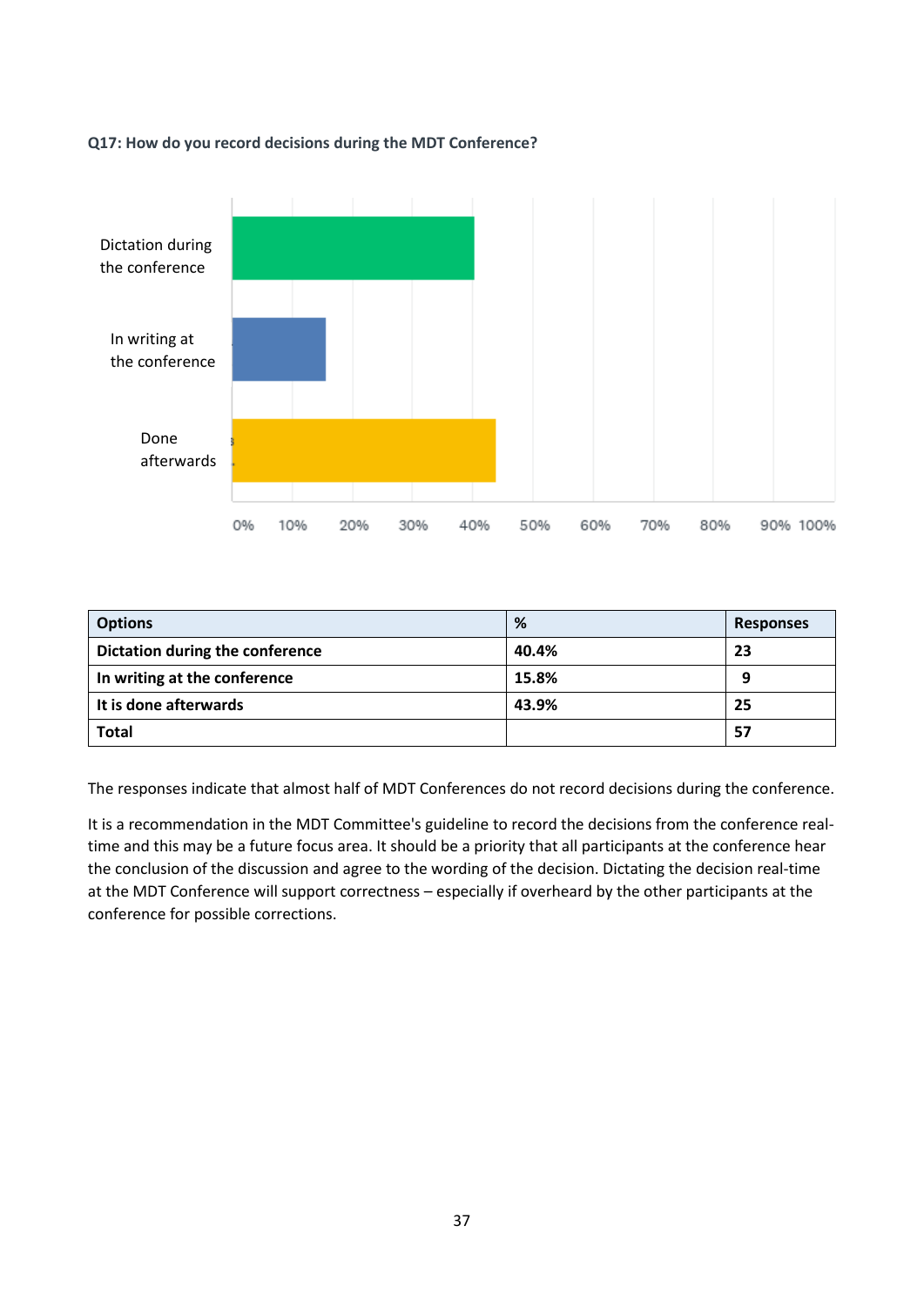#### **Q18: Is it systematically ensured/verified that the decision noted is a correct representation of the MDT Conference decision?**



| <b>Options</b> | %     | <b>Responses</b> |
|----------------|-------|------------------|
| Yes            | 42.1% | 24               |
| <b>No</b>      | 57.9% | 33               |
| <b>Total</b>   |       | 57               |

The result underlines the responses to the previous question.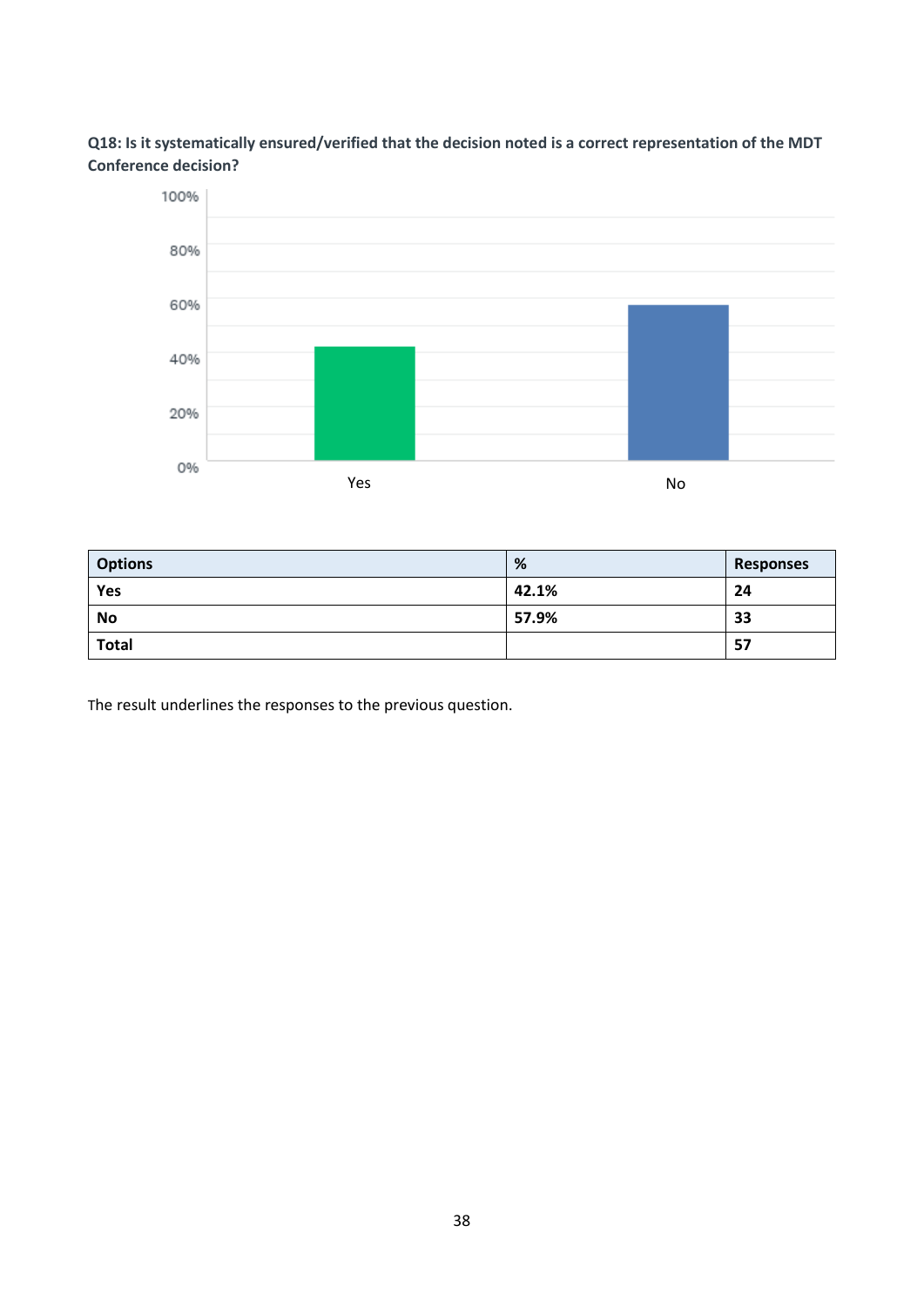**Q19: Is follow-up on decisions at the MDT Conference, such as ordering any additional investigations or informing the patient about conclusions from the MDT Conference, considered to be included in the normal working hours? Specify on a scale from 1-5, with 1 as quite inadequate and 5 as fully adequate**



| Time for follow-<br>up after MDT<br><b>Conference</b> | Quite<br>inadequate |       |       |                   | <b>Fully</b><br>adequate | <b>Total</b> | Weighted<br>average |
|-------------------------------------------------------|---------------------|-------|-------|-------------------|--------------------------|--------------|---------------------|
| Number                                                | 10                  | 9     | 15    | $12 \overline{ }$ | 11                       | 57           | 3.09                |
| Percentage                                            | 17.5%               | 15.8% | 26.3% | 21.1%             | 19.3%                    |              |                     |

These responses show that it is important that communicating the conclusions from the MDT conference to the patient should be included in and prioritized during working hours.

However, delays in responses to the patient may occur if it is a specific doctor who has seen the patient in advance, e.g. the surgeon, who must provide answers.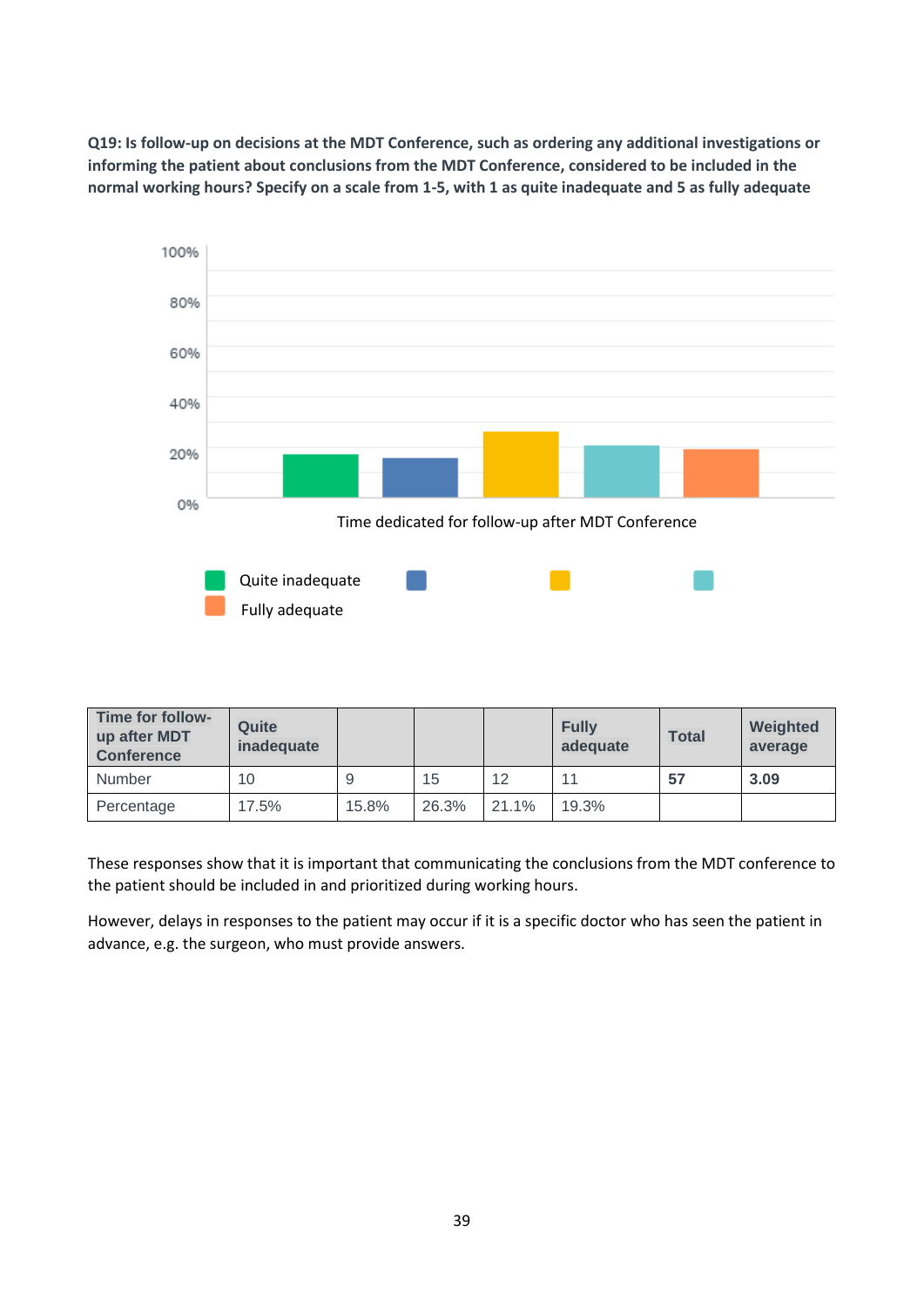

**Q20: Is internal audit (in own MDT Conference) conducted to ensure that MDT decisions correspond to best practice/are in accordance with updated guidelines?**

| <b>Options</b>                               | %     | <b>Responses</b> |
|----------------------------------------------|-------|------------------|
| Yes                                          | 5.3%  | 3                |
| No                                           | 45.6% | 26               |
| No, but it is planned                        | 0.0%  | 0                |
| Not as a systematic/regular activity         | 31.6% | 18               |
| No, but we want to establish internal audits | 17.5% | 10               |
| <b>Total</b>                                 |       | 57               |

Some make efforts to evaluate on practice. But this is an area for improvement to ensure that patients are offered the same treatment across different hospitals. We need to know whether we assess and treat patients the same way in all hospitals.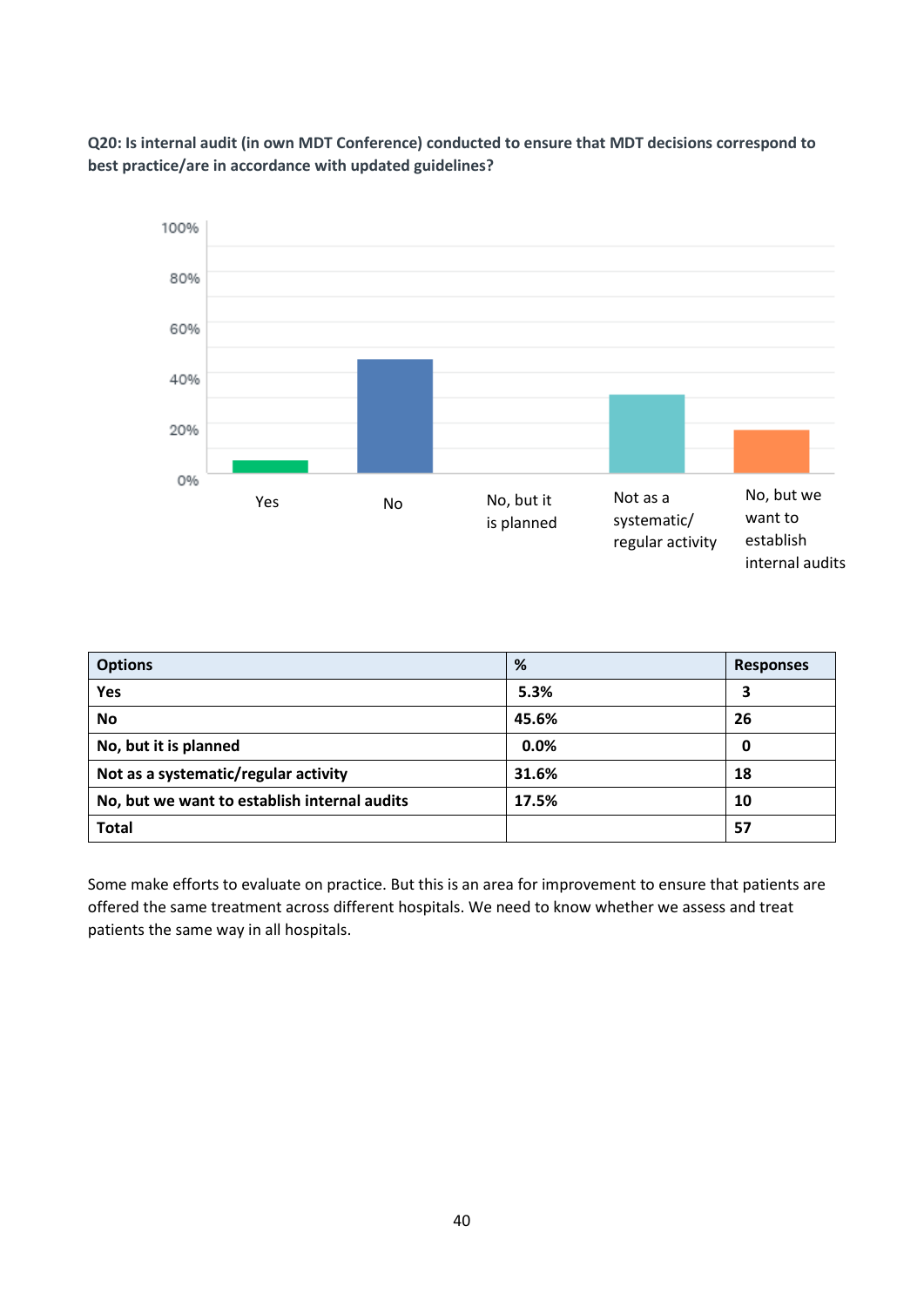**Q21: Are external audits conducted to ensure that MDT decisions correspond to best practice / are in accordance with updated guidelines e.g., by allowing another MDT within same DMCG cancer package to reassess a sample of cases without knowledge of assessment and decision regarding diagnosis, TNM categories, UICC stages and treatment offered at previous MDT conferences?**



| <b>Options</b>                               | %     | <b>Responses</b> |
|----------------------------------------------|-------|------------------|
| Yes                                          | 1.8%  |                  |
| <b>No</b>                                    | 86.0% | 49               |
| No, but it is planned                        | 1.8%  |                  |
| Not as a systematic/regular activity         | 5.3%  |                  |
| No, but we want to establish external audits | 5.3%  | 3                |
| <b>Total</b>                                 |       | 57               |

The audits on treatment decisions are obviously a major focus area, as a large proportion responded that it is not current practice to do so. We can, among other things, examine whether there are different underlying demographic conditions such as different burdens of comorbidity, just as we need to ensure that we assess patients in the same way.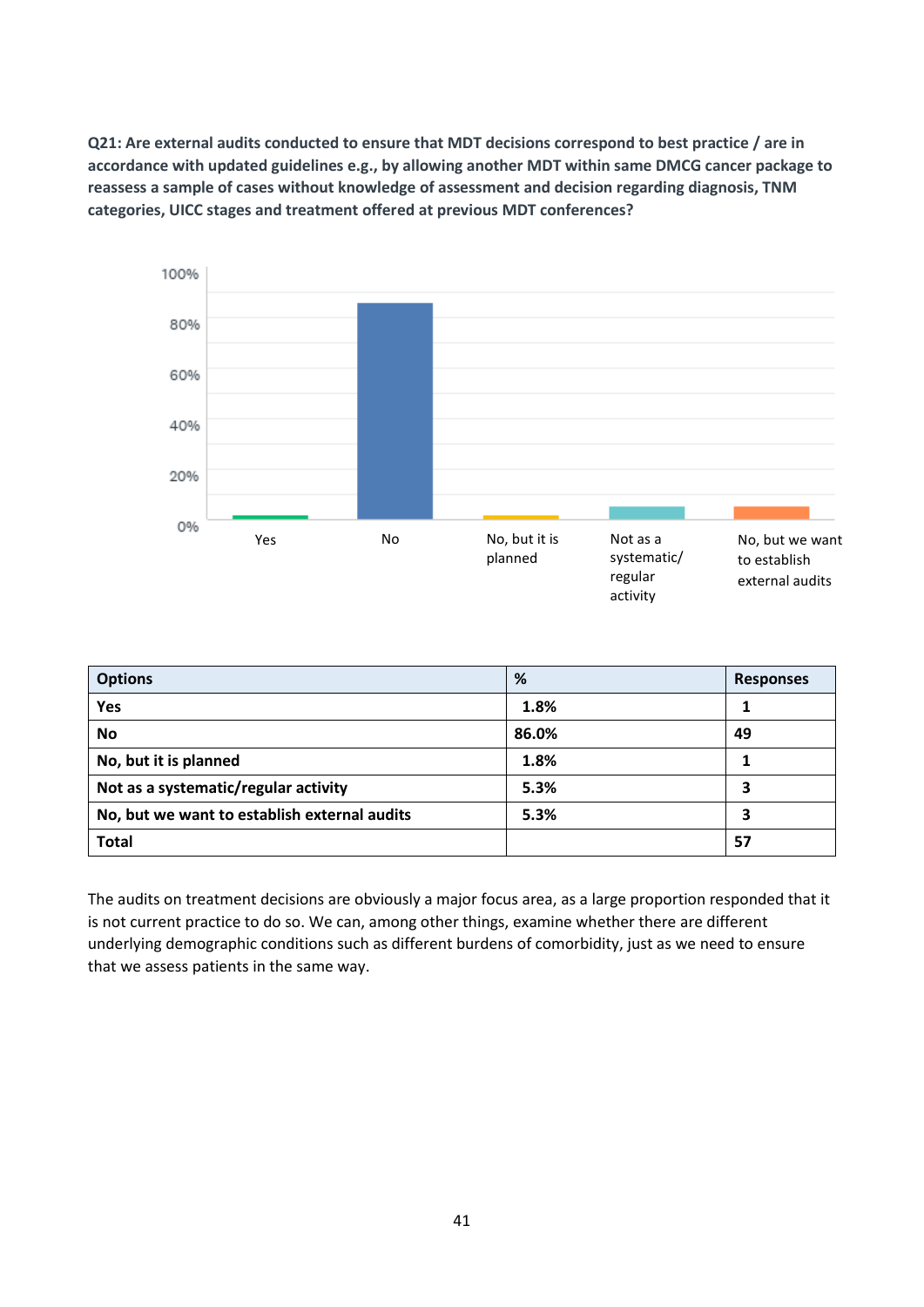

**Q22: Do you arrange site visits within the DMCG at other MDT conferences to exchange experiences?**

| <b>Options</b>           | %     | <b>Responses</b> |
|--------------------------|-------|------------------|
| Yes                      | 5.3%  | 3                |
| <b>No</b>                | 82.5% | 47               |
| No, but we wish to do it | 7.0%  | 4                |
| No, but it is planned    | 5.3%  | 3                |
| <b>Total</b>             |       | 57               |

The responses demonstrate an unused potential to get inspiration to improve own practice – at least for the 47 who responded negatively.

The MDT Committee has a budget which could be used for site visits with the MDT Committee acting as a site visit team. Such visits could preferably be organized across the country.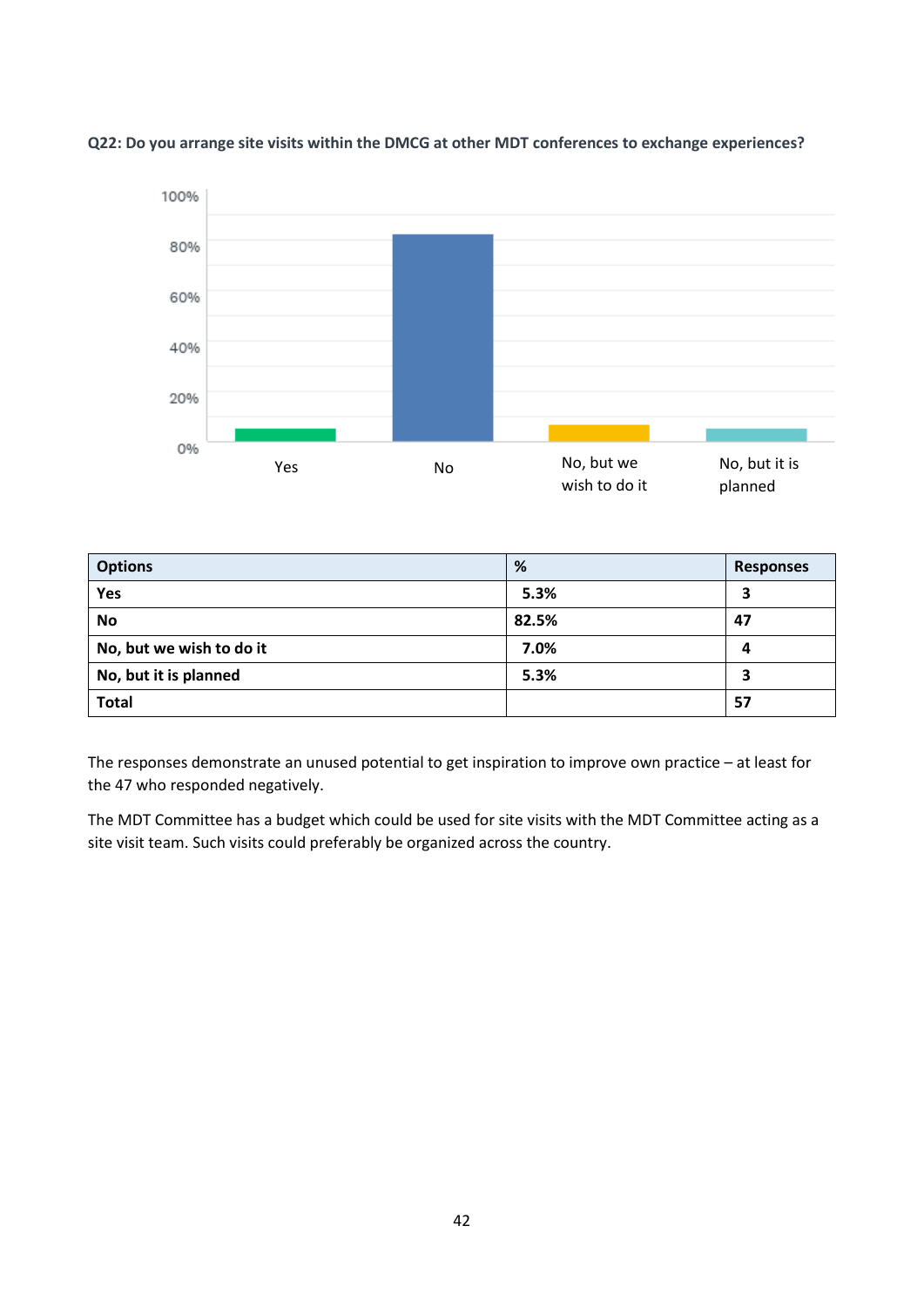## <span id="page-42-0"></span>**Summary of results from the MDT Conference survey on MDT conferences**

#### **The following trends were revealed:**

- Responsibility for the vast majority of conferences lies with either the surgeons or the haematologists
- Regular participants at about 80% of all conferences are oncologists, pathologists, and radiologists
- About 63% of all patients in the DMCG cancer packages are discussed at the MDT Conference
- Among the remaining 37% of patients not discussed at the MDT Conference, 12.5% are considered obviously incurable, while 29% are considered clearly curable. Perhaps surprisingly, 58% (14 out of 24) fall into other non-specific categories
- Almost half of the MDT conferences systematically register whether a patient has been discussed at an MDT Conference, either directly in the database or in the National Patient Register
- Almost 58% of conferences have a comprehensive written (paper or digital) presentation of the patient's findings at the MDT Conference
- Almost 58% of conferences include all or part of the patient's preferences in the discussion and decision-making at the MDT Conference
- Twenty-one out of 47 conferences plan for young doctors to participate at the MDT Conference, while almost half plan to ensure this whenever possible
- Electronic equipment and physical conditions are overall satisfactory
- More than two thirds have clear ownership of the conference equipment, and almost 90% of conferences experience unambiguous ownership of physical location of the conference
- Preparation time seems to be an area that could be optimized, with just over 10% responding that they (including all conference participants) have fully sufficient time to prepare
- Time to conduct the conference is mostly seen as being sufficient
- Almost 44% of conferences do not record conference decisions at the conference
- A little less than 58% do not systematically ensure that the note regarding the decision is a correct representation of the MDT decision
- There is a wide variation in whether participants find that follow-up of decisions at the MDT Conference, such as ordering any additional investigations or giving answers to patients, is included into the planned working hours
- Only three out of 57 conferences conduct internal (at their own MDT Conference) audit that the decisions at the MDT Conference correspond to best practice/are in accordance with updated guidelines; for external audits, this applies to only one out of 57
- Site visits within the DMCG at other MDT conferences are held for three out of 57 conferences to exchange experiences.